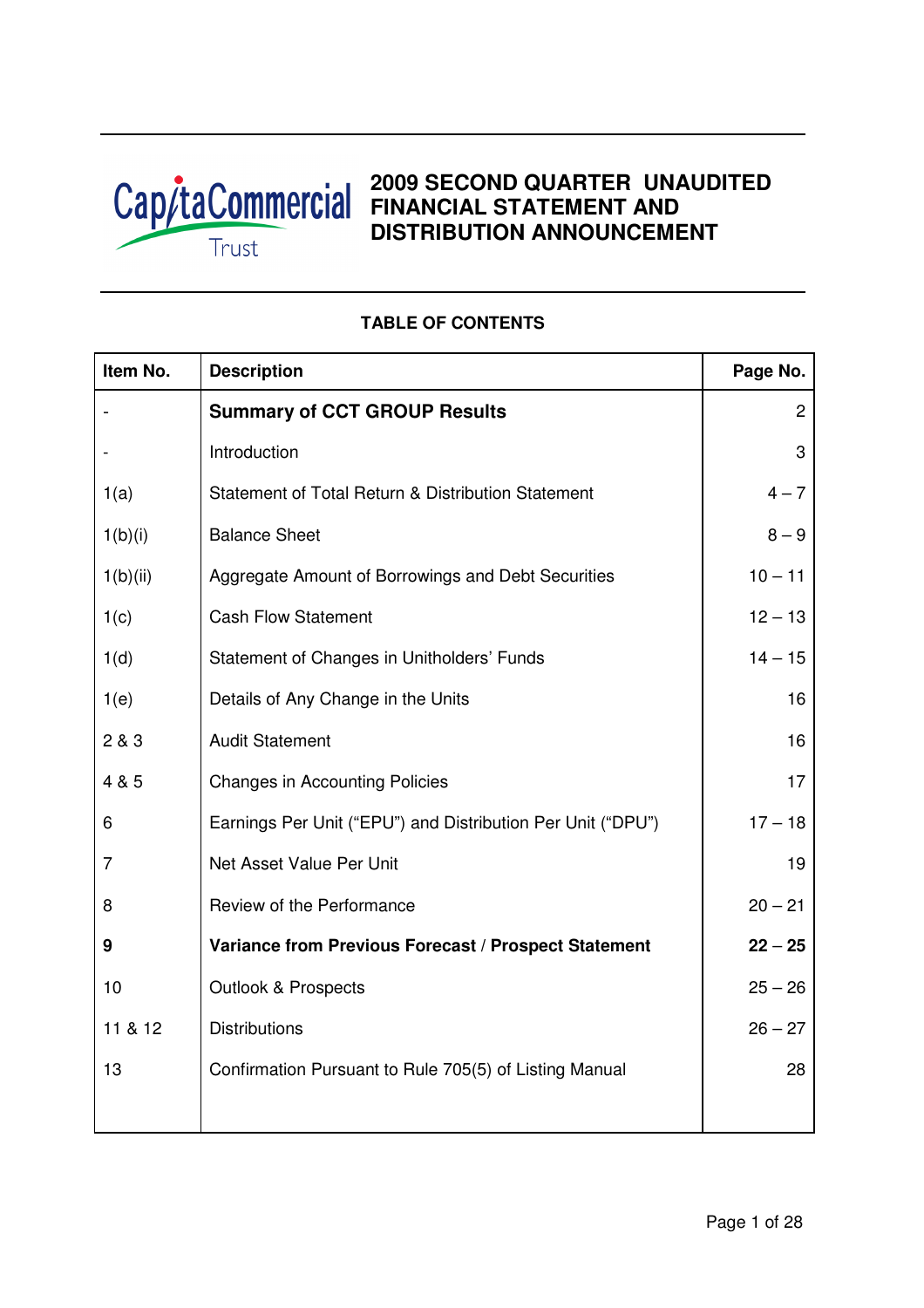# **SUMMARY OF CCT GROUP RESULTS**

|                                               | 1H 2008           | 2Q 2009           | 1 January 2009 to 30 June 2009 |                                  |             |  |
|-----------------------------------------------|-------------------|-------------------|--------------------------------|----------------------------------|-------------|--|
|                                               | Actual<br>S\$'000 | Actual<br>S\$'000 | Actual<br>S\$'000              | $\mathsf{Forecast}^1$<br>S\$'000 | Change<br>% |  |
| Gross Revenue                                 | 145,585           | 99,974            | 197,435                        | 194,945                          | 1.3         |  |
| Net Property Income                           | 101,150           | 73,283            | 143,153                        | 137,190                          | 4.3         |  |
| Distributable Income                          | 71,918            | 48,019            | 93,423                         | 79,445                           | 17.6        |  |
| No of Units in issue at the end of the period | 1,386,296,578     | 1,403,891,006     | 1,403,891,006                  | 1,398,988,000                    | 0.4         |  |
| Distribution Per Unit ("DPU") (cents)         |                   |                   |                                |                                  |             |  |
| - For the Period                              | 5.19 <sup>2</sup> | $3.42^{3,5}$      | $6.65\,3.5$                    | 5.68                             | 17.1        |  |
| - Annualised                                  | 10.44 $2$         | $13.72^{3,5}$     | 13.41 $3,5$                    | 11.45                            | 17.1        |  |
| <b>Adjusted for Rights Units</b>              |                   |                   |                                |                                  |             |  |
| No of Units in issue at the end of the period | 2,790,187,584     | 2,807,782,012     | 2,807,782,012                  | 2,802,879,006                    | 0.2         |  |
| <b>DPU</b> (cents)                            |                   |                   |                                |                                  |             |  |
| - For the Period                              | 2.58 <sup>4</sup> | 1.71 $4,5$        | $3.33^{4,5}$                   | 2.83 <sup>4</sup>                | 17.7        |  |
| l- Annualised                                 | 5.19 <sup>4</sup> | $6.86$ $4.5$      | $6.72^{4,5}$                   | 5.71 <sup>4</sup>                | 17.7        |  |

#### **Footnotes:**

(1) The forecast is based on the forecast, together with the assumptions, shown in the circular to unitholders dated 9 June 2008 ("CCT Circular") for the proposed acquisition of One George Street, Singapore.

(2) Refers to actual DPU for 1H 2008.

(3) The number of Units used to calculate DPU is 1,403,891,006 which does not include the 1,403,891,006 Units which were issued on 2 July 2009 ("Rights Units") pursuant to the renounceable underwritten 1-for-1 Rights Issue to raise gross proceeds of approximately S\$828.3 million at an issue price of S\$0.59 per Rights Units as announced by CCT on 22 May 2009 ("Rights Issue"). The Rights Units issued rank pari passu in all respects with the existing Units, including the rights to distribution from 1 January to 30 June 2009.

(4) Restated taking into account the effect of the Rights Issue and computed based on the issued Units at the end of each period aggregated with the 1,403,891,006 Rights Units issued pursuant to the Rights Issue.

(5) DPU in the table above is computed on the basis that none of the S\$370.0 million convertible bonds due 2013 (the "Convertible Bonds") is converted into Units on or before the book closure date. Accordingly, the actual quantum of DPU may differ if any of the Convertible Bonds are converted into Units on or prior to the book closure date.

**For a meaningful analysis/comparison of the actual results against the forecast as stated in the CCT Circular dated 9 June 2008, please refer to Section 9 of this Announcement.** 

### **DISTRIBUTION AND BOOKS CLOSURE DATE**

| Distribution              | From 1 January 2009 to 30 June 2009             |
|---------------------------|-------------------------------------------------|
| <b>Distribution Type</b>  | Taxable income                                  |
| <b>Distribution Rate</b>  | Taxable income distribution 3.33 cents per unit |
| <b>Books Closure Date</b> | 31 July 2009                                    |
| <b>Payment Date</b>       | 28 August 2009                                  |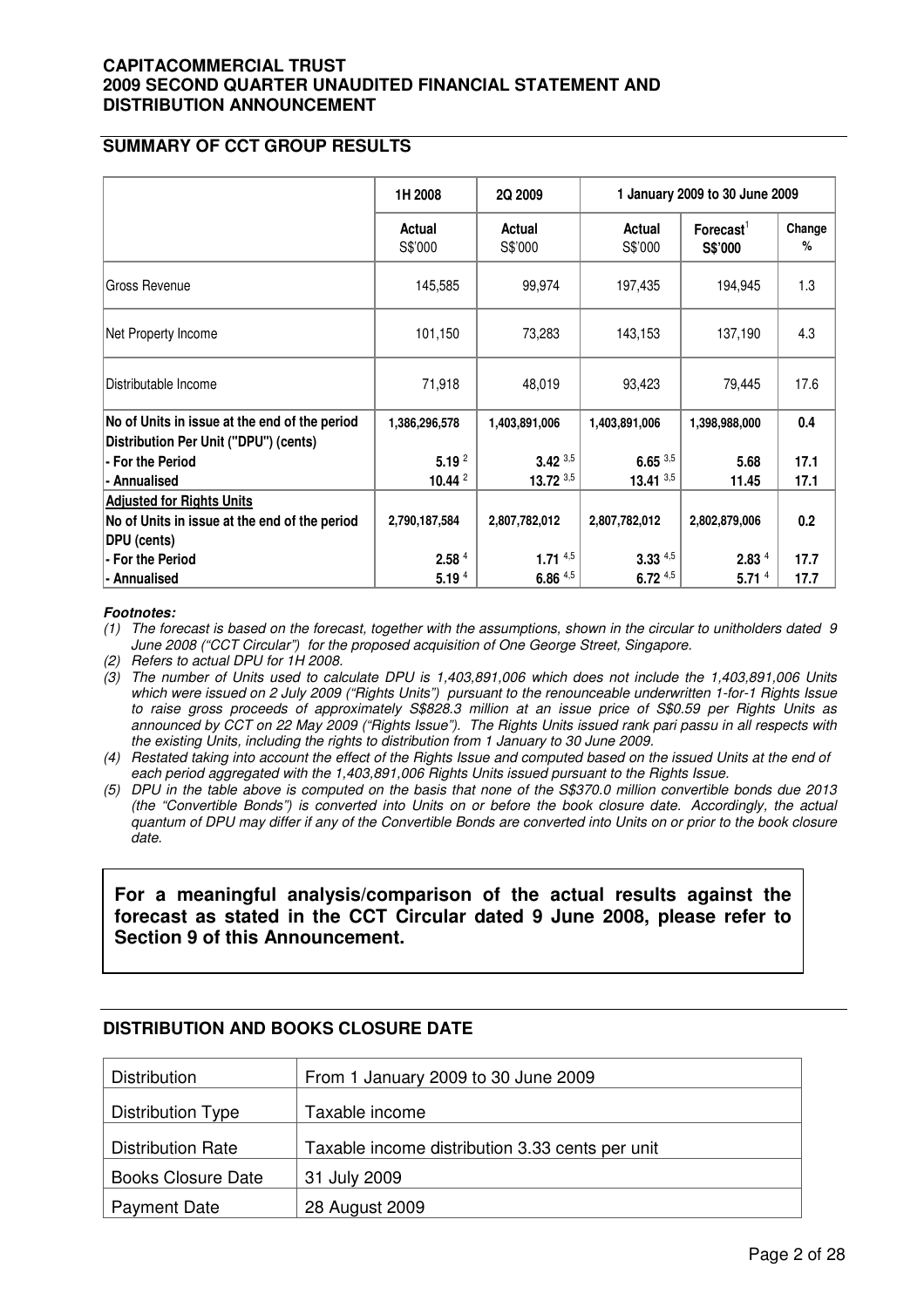# **INTRODUCTION**

CapitaCommercial Trust ("CCT") was established under a Trust Deed dated 6 February 2004 entered into between CapitaCommercial Trust Management Limited (as manager of CCT) (the "Manager") and HSBC Institutional Trust Services (Singapore) Limited (as trustee of CCT) (the "CCT Trustee"), as amended by the first supplemental deed dated 15 July 2005, the second supplemental deed dated 20 April 2006, the third supplemental deed dated 11 August 2006, the fourth supplemental deed dated 31 October 2007 and the first amending and restating deed dated 26 March 2008.

As at 30 June 2009, CCT's Singapore portfolio consists of Capital Tower, Six Battery Road, HSBC Building, Raffles City (through its 60% stake in RCS Trust), Starhub Centre, Robinson Point, Bugis Village, Golden Shoe Car Park, Market Street Car Park, One George Street, and Wilkie Edge. CCT has a wholly-owned subsidiary, CCT MTN Pte. Ltd. ("CCT MTN"), to provide treasury services, including on-lending the proceeds from the issuance of notes under an unsecured multi-currency medium term note programme to CCT.

In Malaysia, CCT has a 30% stake in Quill Capita Trust ("QCT") as well as a 7.4% stake (with commitment of US\$20 million) in the Malaysia Commercial Development Fund ("MCDF"). QCT is a Malaysia-listed real estate investment trust focused on acquiring and investing in commercial properties in Malaysia. MCDF is an investment fund to invest in real estate development properties primarily in Kuala Lumpur and the Klang Valley.

On a recurring basis, as the results of QCT are not expected to be announced in time for inclusion in CCT Group results for the same calendar quarter, CCT Group will equity account the results of QCT based on a 3-month lag time.

CCT Group results are after consolidating CCT MTN, equity accounting the interest in QCT and including its proportionate interest (60%) in RCS Trust on a line-by-line basis.

In the Trust results, the distributable income on a declared basis from RCS Trust and QCT are accounted for as "Investment Income".

On 22 May 2009, the Manager announced a fully underwritten, renounceable 1-for-1 rights issue to raise gross proceeds of approximately S\$828.3 million (the "Rights Issue") at an issue price of S\$0.59 per Rights Unit. The net proceeds from the Rights Issue will be primarily used to reduce CCT's existing borrowings. The balance will be used for capital expenditure, asset enhancements and general corporate and working capital purposes. The Rights Units were issued on 2 July 2009 and listed on the SGX-ST on 3 July 2009.

On 30 June 2009, CCT repaid S\$121.0 million of its short term borrowings by drawing down S\$142.7 million from a new three-year term bank loan facility secured on HSBC Building.

On 3 July 2009, CCT announced that S\$664.0 million out of the net proceeds of approximately S\$804.2 million from the Rights Issue was used for repayment of loans. The Aggregate Leverage after the repayment is approximately 31.0% based on the latest unaudited financial statements of CCT for the  $2^{nd}$ Quarter ended 30 June 2009.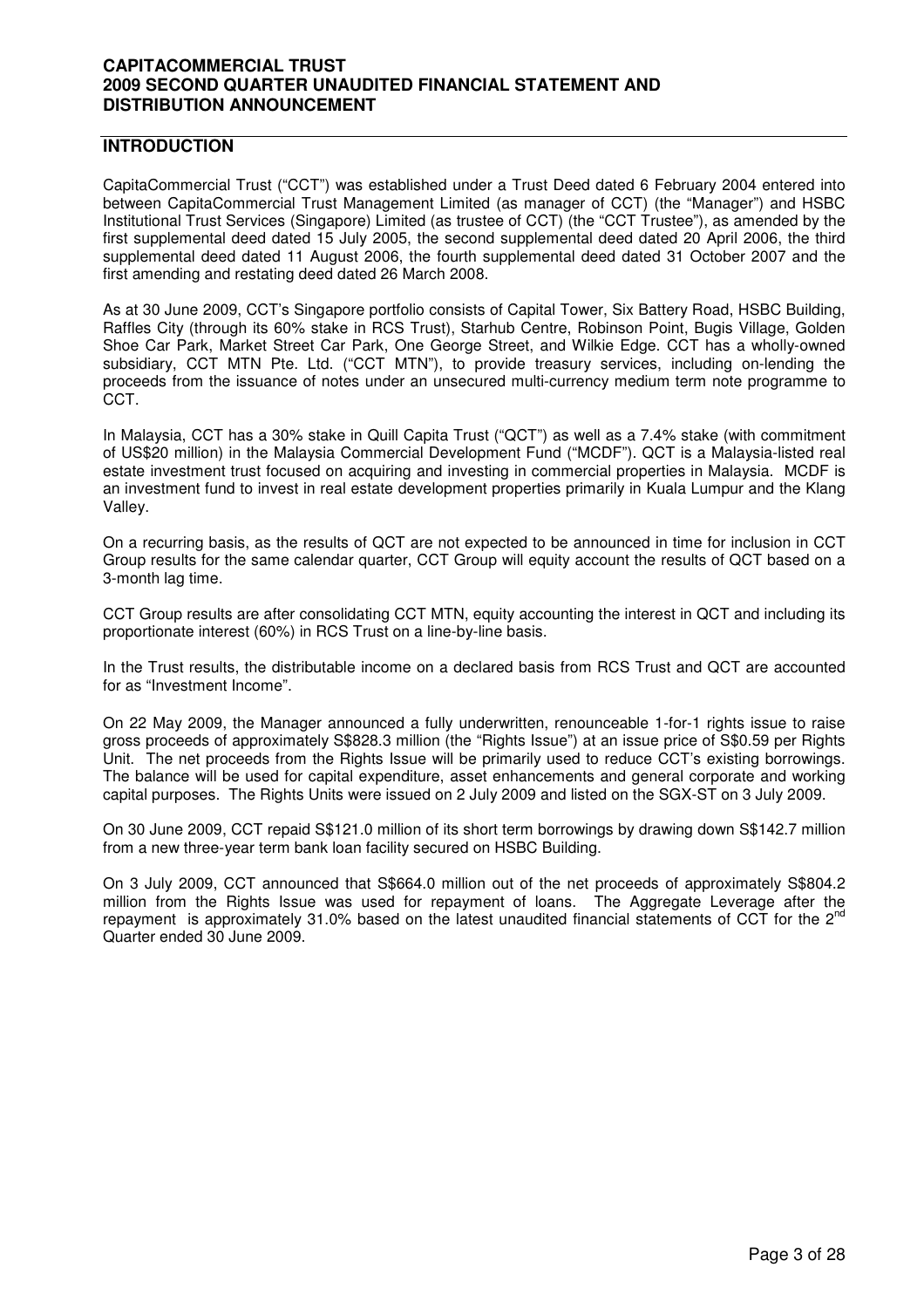**1(a)(i)** 

**Statement of Total Return & Distribution Statement (2Q 2009 vs 2Q 2008) (For a review of the performance, please refer to paragraph 8 on page 20-21)**

|                                                      | Group              |                          |                | <b>Trust</b>          |                    |                |  |
|------------------------------------------------------|--------------------|--------------------------|----------------|-----------------------|--------------------|----------------|--|
| <b>Statement of Total Return</b>                     | 2Q 2009<br>S\$'000 | 2Q 2008<br>S\$'000       | Change<br>$\%$ | 2Q 2009<br>S\$'000    | 2Q 2008<br>S\$'000 | Change<br>$\%$ |  |
| Gross rental income                                  | 91,020             | 68,182                   | 33.5           | 63,264                | 40,639             | 55.7           |  |
| Car park income                                      | 4,090              | 4,020                    | 1.7            | 3,382                 | 3,232              | 4.6            |  |
| Other income                                         | 4,864              | 2,188                    | 122.3          | 4,248                 | 1,582              | 168.5          |  |
| Gross revenue                                        | 99,974             | 74,390                   | 34.4           | 70,894                | 45,453             | 56.0           |  |
| Property management fees                             | (2,679)            | (2,044)                  | 31.1           | (1,550)               | (931)              | 66.5           |  |
| Property tax                                         | (10, 753)          | (10,001)                 | 7.5            | (7,600)               | (6, 325)           | 20.2           |  |
| Other property operating<br>expenses <sup>1</sup>    | (13, 259)          | (10, 821)                | 22.5           | (8,976)               | (6,904)            | 30.0           |  |
| <b>Property operating</b><br>expenses                | (26, 691)          | (22, 866)                | 16.7           | (18, 126)             | (14, 160)          | 28.0           |  |
| Net property income                                  | 73,283             | 51,524                   | 42.2           | 52,768                | 31,293             | 68.6           |  |
| Interest income                                      | 20                 | 671                      | (97.0)         | 19                    | 659                | (97.1)         |  |
| Investment income                                    |                    | $319^{2}$                | (100.0)        | $15,228$ <sup>3</sup> | 16,743 4           | (9.0)          |  |
| Gain from re-measurement of<br>derivatives           | 4,394 $5$          | $6\phantom{a}$<br>22,614 | (80.6)         | 4,394 $5$             | 6<br>22,614        | (80.6)         |  |
| Manager's management fees                            | (4,688)            | (4, 169)                 | 12.4           | (2,891)               | (2, 332)           | 24.0           |  |
| Trust expenses                                       | (353)              | (707)                    | (50.1)         | (445)                 | (584)              | (23.8)         |  |
| Borrowing costs <sup>7</sup>                         | (24, 848)          | (16, 306)                | 52.4           | (19, 143)             | (10,692)           | 79.0           |  |
| Net income before share of<br>profit of associate    | 47,808             | 53,946                   | (11.4)         | 49,930                | 57,701             | (13.5)         |  |
| Share of profit of associate<br>(net of tax)         | 919                | 779                      | 18.0           |                       |                    |                |  |
| Net income                                           | 48,727             | 54,725                   | (11.0)         | 49,930                | 57,701             | (13.5)         |  |
| Net change in fair value of<br>investment properties | (684, 822)         | 445,605                  | (253.7)        | (597, 990)            | 372,455            | (260.6)        |  |
| Total return for the period<br>before tax            | (636,095)          | 500,330                  | (227.1)        | (548,060)             | 430,156            | (227.4)        |  |
| Income tax                                           |                    | (25)                     | (100.0)        |                       | (25)               | (100.0)        |  |
| Total return for the period<br>after tax             | (636,095)          | 500,305                  | (227.1)        | (548,060)             | 430,131            | (227.4)        |  |
| <b>Distribution Statement</b>                        |                    |                          |                |                       |                    |                |  |
| Total return for the period<br>before tax            | (636,095)          | 500,330                  | (227.1)        | (548,060)             | 430,156            | (227.4)        |  |
| Net tax and other<br>adjustments <sup>8</sup>        | 684,114            | (464, 270)               | (247.4)        | 596,079               | (394,096)          | (251.3)        |  |
| Income available for<br>distribution to unitholders  | 48,019             | 36,060                   | 33.2           | 48,019                | 36,060             | 33.2           |  |
| Distributable income to<br>unitholders <sup>9</sup>  | 48,019             | 36,060                   | 33.2           | 48,019                | 36,060             | 33.2           |  |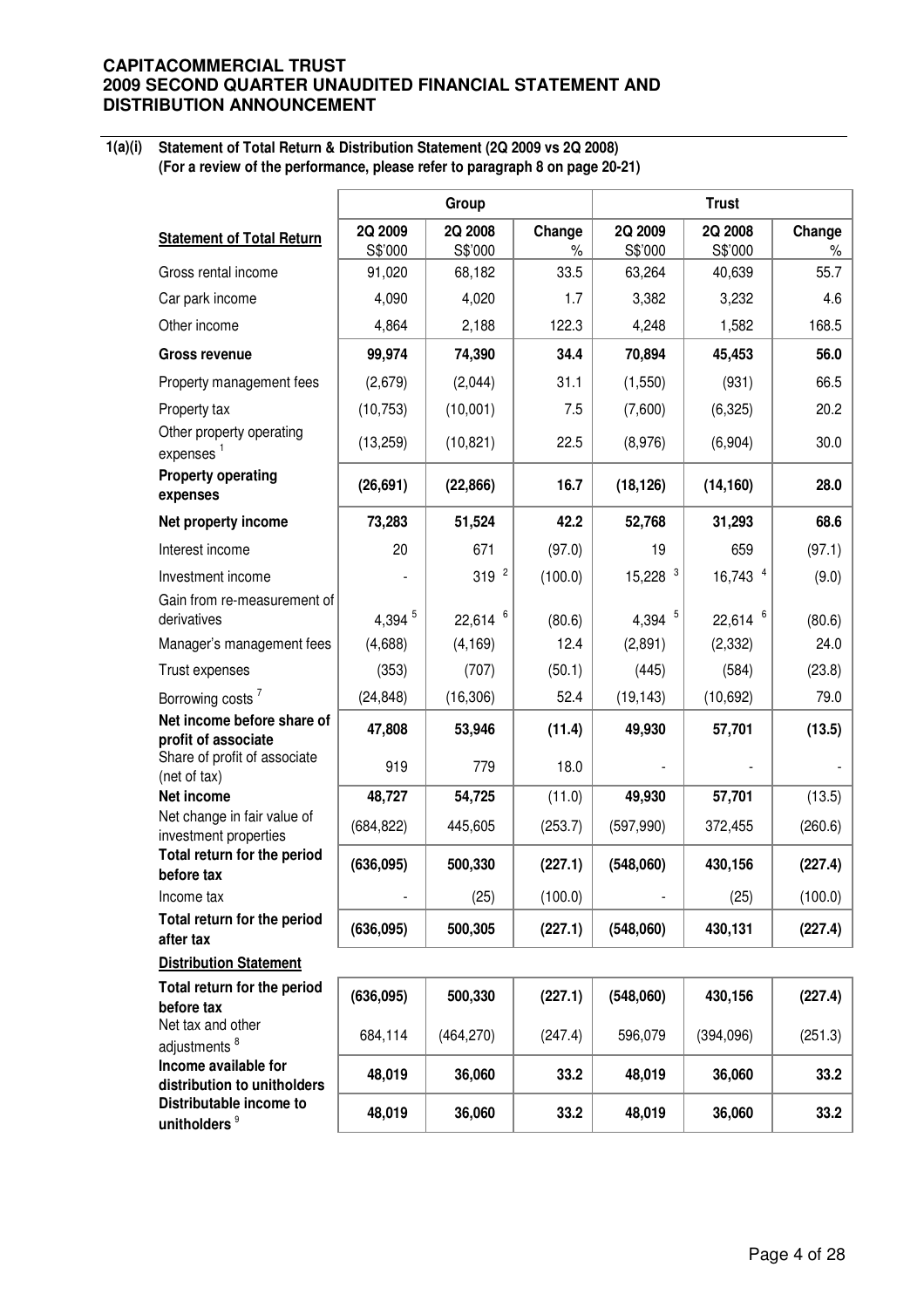#### **Footnotes:**

(1) Included as part of the other property operating expenses are the following:

|                                                           | Group   |         |         | Trust          |         |         |
|-----------------------------------------------------------|---------|---------|---------|----------------|---------|---------|
|                                                           | 2Q 2009 | 2Q 2008 | Change  | 2Q 2009        | 2Q 2008 | Change  |
|                                                           | S\$'000 | S\$'000 | %       | <i>S\$'000</i> | S\$'000 | %       |
| Depreciation and amortisation                             | 473     | 158     | 199.4   | 366            | 84      | 335.7   |
| Allowance for doubtful debts and<br>bad debts written off | 16      | (25)    | (164.0) | 16             | (25)    | (164.0) |

- (2) This relates to interest income from Aragorn ABS Berhad ("Aragorn"), the special purpose vehicle which was used to own Wisma Technip and has been divested in Oct 2007.
- (3) This relates to the income distribution from RCS Trust and QCT.
- (4) This relates to the income distribution from RCS Trust and QCT and interest income from Aragorn.
- (5) This relates to the gain on the re-measurement of fair value of interest rate swaps.
- (6) This relates to the gain on the re-measurement of fair value of interest rate swaps and the derivative liability arising on the convertible bonds.
- (7) Included in borrowing costs are the following:

|                                      |                | Group   |        | <b>Trust</b>   |                |        |
|--------------------------------------|----------------|---------|--------|----------------|----------------|--------|
|                                      | <b>2Q 2009</b> | 2Q 2008 | Change | <b>2Q 2009</b> | <b>2Q 2008</b> | Change |
|                                      | <i>S\$'000</i> | S\$'000 | %      | <i>S\$'000</i> | S\$'000        | %      |
| Interest cost                        | 21.003         | 13.707  | 53.2   | 15.470         | 8,240          | 87.7   |
| Amortisation and transaction costs \ | 3.845          | 2.599   | 47.9   | 3.673          | 2.452          | 49.8   |
| Total                                | 24.848         | 16.306  | 52.4   | 19.143         | 10.692         | 79.0   |

Higher interest cost, amortisation and transaction costs were incurred in 2Q 2009 than 2Q 2008 due to increase in borrowings.

(8) Included in the net tax and other adjustments are the following:

|                                                                               |                | Group          |         |                | <b>Trust</b>   |             |
|-------------------------------------------------------------------------------|----------------|----------------|---------|----------------|----------------|-------------|
| Non-tax deductible/(chargeable)                                               | <b>2Q 2009</b> | <b>2Q 2008</b> | Change  | <b>2Q 2009</b> | <b>2Q 2008</b> | Change      |
| <i>items:</i>                                                                 | <i>S\$'000</i> | S\$'000        | %       | <i>S\$'000</i> | S\$'000        | %           |
| Manager's management fee                                                      |                |                |         |                |                |             |
| payable in units                                                              | 2,770          | 1,853          | 49.5    | 973            | 17             | 5,623.5     |
| Trustee's fees                                                                | 189            | 190            | (0.5)   | 141            | 138            | 2.2         |
| Net change in fair value of<br>investment properties                          | 684.822        | (445, 605)     | (253.7) | 597.990        | (372, 455)     | (260.6)     |
| Gain from re-measurement of<br>derivatives<br>Temporary differences and other | (4, 394)       | (22, 614)      | (80.6)  | (4, 394)       | (22, 614)      | (80.6)      |
| tax adjustments                                                               | 727            | 1,906          | (61.9)  | 1,369          | 818            | 67.4        |
| Net tax adjustments                                                           | 684,114        | (464, 270)     | (247.4) | 596.079        | (394.096)      | (251.3) $ $ |

(9) Distributable income to unitholders

There is no tax-exempt distribution for the period because QCT distribution income received in February 2009 has yet to be remitted into Singapore as at 30 June 2009. The amount will be distributed when remitted in the 2nd half of the year.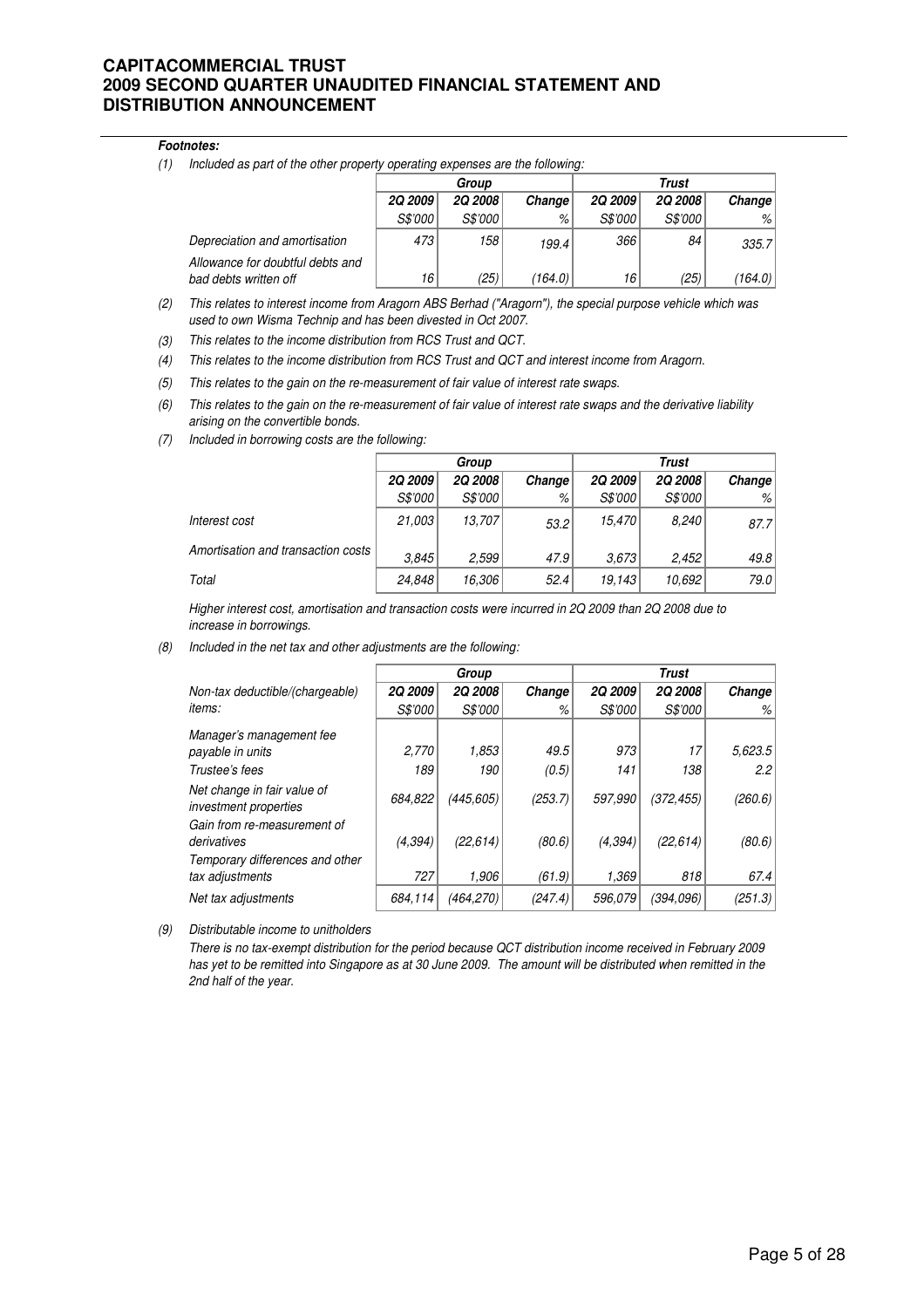#### **1(a)(ii) Statement of Total Return & Distribution Statement (1H 2009 vs 1H 2008)**

**(For a review of the performance, please refer to paragraph 8 on page 20-21)**

|                                                      |                    | Group              |             | <b>Trust</b>        |                    |             |  |
|------------------------------------------------------|--------------------|--------------------|-------------|---------------------|--------------------|-------------|--|
| <b>Statement of Total Return</b>                     | 1H 2009<br>S\$'000 | 1H 2008<br>S\$'000 | Change<br>% | 1H 2009<br>S\$'000  | 1H 2008<br>S\$'000 | Change<br>% |  |
| Gross rental income                                  | 178,413            | 133,150            | 34.0        | 123,296             | 78,476             | 57.1        |  |
| Car park income                                      | 8,152              | 7,971              | 2.3         | 6,675               | 6,421              | 4.0         |  |
| Other income                                         | 10,870             | 4,464              | 143.5       | 9,655               | 3,265              | 195.7       |  |
| Gross revenue                                        | 197,435            | 145,585            | 35.6        | 139,626             | 88,162             | 58.4        |  |
| Property management fees                             | (5,279)            | (4,002)            | 31.9        | (3,051)             | (1,779)            | 71.5        |  |
| Property tax                                         | (22, 121)          | (19, 137)          | 15.6        | (15,766)            | (12, 413)          | 27.0        |  |
| Other property operating<br>expenses <sup>1</sup>    | (26, 882)          | (21, 296)          | 26.2        | (18,048)            | (13, 559)          | 33.1        |  |
| <b>Property operating expenses</b>                   | (54, 282)          | (44, 435)          | 22.2        | (36, 865)           | (27, 751)          | 32.8        |  |
| Net property income                                  | 143,153            | 101,150            | 41.5        | 102,761             | 60,411             | 70.1        |  |
| Interest income                                      | 44                 | 884                | (95.0)      | 41                  | 849                | (95.2)      |  |
| Investment income                                    |                    | 319 <sup>2</sup>   | (100.0)     | 31,694 <sup>3</sup> | 33,066 4           | (4.1)       |  |
| Gain from re-measurement of<br>derivatives           | 9,536 5            | 14,672 6           | (35.0)      | 9,536 5             | 14,672 6           | (35.0)      |  |
| Manager's management fees                            | (9, 462)           | (8,084)            | 17.0        | (5,864)             | (4, 458)           | 31.5        |  |
| Trust expenses <sup>7</sup>                          | (1,716)            | (991)              | 73.2        | (1,674)             | (909)              | 84.2        |  |
| Borrowing costs <sup>8</sup>                         | (48, 923)          | (29, 640)          | 65.1        | (37, 574)           | (18, 433)          | 103.8       |  |
| Net income before share of<br>profit of associate    | 92,632             | 78,310             | 18.3        | 98,920              | 85,198             | 16.1        |  |
| Share of profit of associate (net of<br>tax)         | 2,007              | 1,691              | 18.7        |                     |                    |             |  |
| <b>Net income</b>                                    | 94,639             | 80,001             | 18.3        | 98,920              | 85,198             | 16.1        |  |
| Net change in fair value of<br>investment properties | (684, 822)         | 445,605            | (253.7)     | (597, 990)          | 372,455            | (260.6)     |  |
| Total return for the year before<br>tax              | (590, 183)         | 525,606            | (212.3)     | (499,070)           | 457,653            | (209.0)     |  |
| Income tax <sup>9</sup>                              | (1)                | (25)               | (96.0)      |                     | (25)               | (100.0)     |  |
| Total return for the year after<br>tax               | (590, 184)         | 525,581            | (212.3)     | (499,070)           | 457,628            | (209.1)     |  |
| <b>Distribution Statement</b>                        |                    |                    |             |                     |                    |             |  |
| Total return for the year before                     |                    |                    |             |                     |                    |             |  |

| <b>I VIAI TELUITI TUI THE VEAI DEIVIE</b>   |
|---------------------------------------------|
| tax                                         |
| Net tax and other adjustments <sup>10</sup> |
| Income available for                        |
| distribution to unitholders                 |
| Distributable income to                     |
| unitholders $11$                            |

| Total return for the year before<br>tax             | (590, 183) | 525,606   | (212.3) | (499,070) | 457,653    | (209.0) |
|-----------------------------------------------------|------------|-----------|---------|-----------|------------|---------|
| Net tax and other adjustments <sup>10</sup>         | 683,606    | (453,688) | (250.7) | 592.493   | (385, 735) | (253.6) |
| Income available for<br>distribution to unitholders | 93,423     | 71.918    | 29.9    | 93.423    | 71.918     | 29.9    |
| Distributable income to<br>unitholders $^{\rm 11}$  | 93,423     | 71.918    | 29.9    | 93.423    | 71.918     | 29.9    |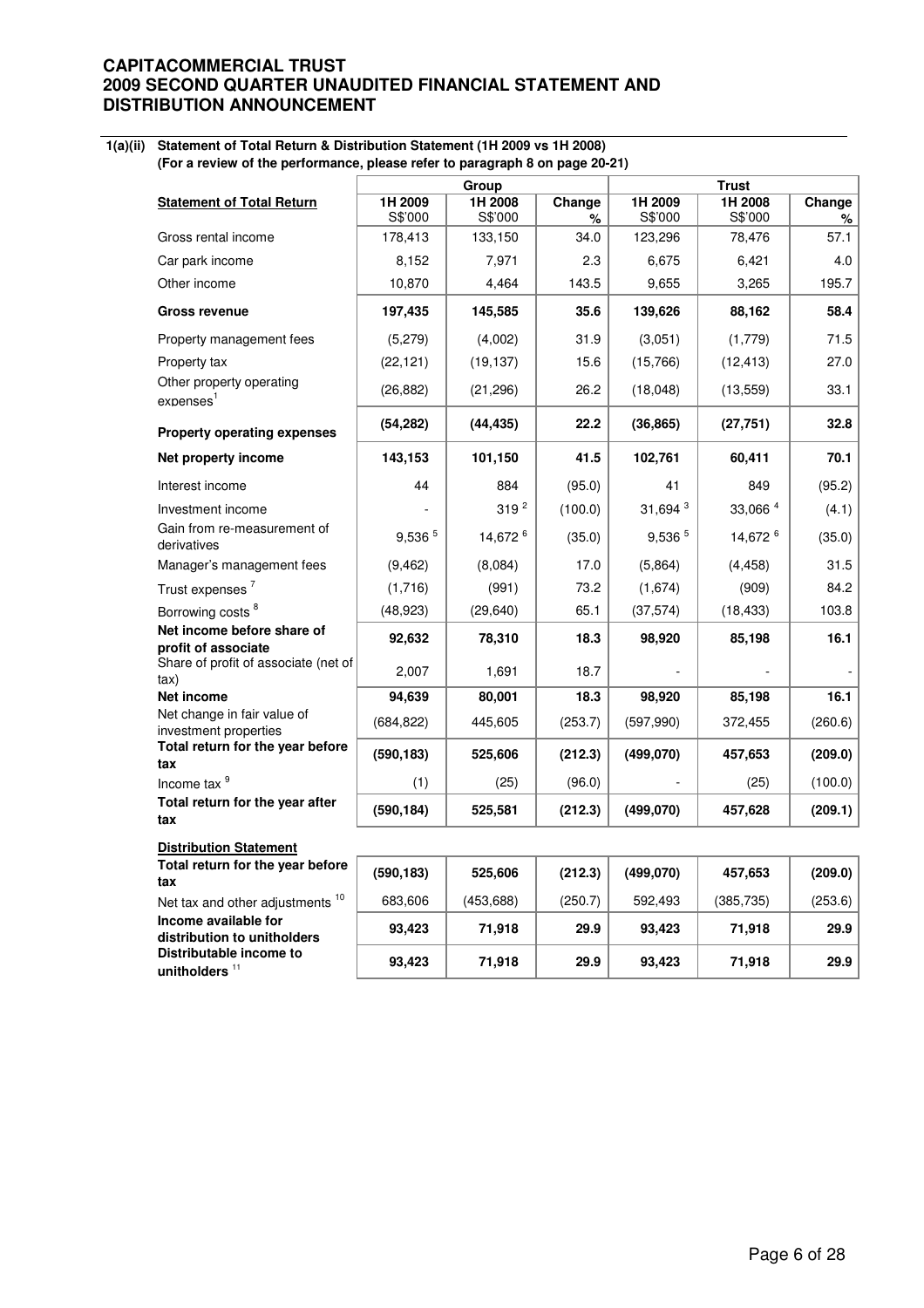#### **Footnotes**

(1) Included as part of the other property operating expenses are the following:

|                                                           | Group        |         |        | Trust   |                |        |
|-----------------------------------------------------------|--------------|---------|--------|---------|----------------|--------|
|                                                           | 1H 2009      | 1H 2008 | Change | 1H 2009 | 1H 2008        | Change |
|                                                           | S\$'000      | S\$'000 | %      | S\$'000 | <i>S\$'000</i> | %      |
| Depreciation and amortisation                             | 725          | 298     | 143.3  | 525     | 162            | 224.1  |
| Allowance for doubtful debts and<br>bad debts written off | $38^{\circ}$ | 117     | (67.5) | 38      | 117            | (67.5) |

- (2) This relates to the interest income from Aragorn ABS Berhad ("Aragorn"), the special purpose vehicle which was used to own Wisma Technip and has been divested in Oct 2007.
- (3) This relates to the income distribution from RCS Trust and QCT.
- (4) This relates to the income distribution from RCS Trust and QCT, and interest income from Aragorn.
- (5) This relates to the gain on the re-measurement of fair value of interest rate swaps.
- (6) This relates to the net gain on the re-measurement of fair values of interest rate swaps and the derivative liability arising on the convertible bonds.
- (7) Higher Trust expenses were incurred 1H 2009 due mainly to higher unitholders expenses offset partially by lower professional fees. 1H 2008 Trust expenses had been reduced by an exchange gain of \$0.2 million arising from remittance of Ringgit into Singapore following redemption of Aragorn Bonds.
- (8) Included in borrowing costs are the following :

|                                    | Group   |                |        | Trust   |         |        |  |
|------------------------------------|---------|----------------|--------|---------|---------|--------|--|
|                                    | 1H 2009 | 1H 2008        | Change | 1H 2009 | 1H 2008 | Change |  |
|                                    | S\$'000 | <i>S\$'000</i> | %      | S\$'000 | S\$'000 | %      |  |
| Interest cost                      | 42,196  | 26.415         | 59.7   | 31,206  | 15.500  | 101.3  |  |
| Amortisation and transaction costs |         |                |        |         |         |        |  |
|                                    | 6.727   | 3,225          | 108.6  | 6.368   | 2,933   | 117.1  |  |
| Total                              | 48,923  | 29,640         | 65.1   | 37,574  | 18,433  | 103.8  |  |

Higher interest cost, amortisation and transaction costs were incurred in 1H 2009 than 1H 2008 due to increase in borrowings and refinancing of existing loans.

- (9) Tax provision is made on the foreign interest income which has been remitted back to Singapore. No further income tax provision for the Trust is made as the distributable income to unitholders is based on 100% of taxable income available for distribution to unitholders.
- (10) Included in the net tax adjustments are the following:

|                                                                               | Group   |                |         |                |                |         |
|-------------------------------------------------------------------------------|---------|----------------|---------|----------------|----------------|---------|
| Non-tax deductible/(chargeable)                                               | 1H 2009 | 1H 2008        | Change  | 1H 2009        | 1H 2008        | Change  |
| <i>items :</i>                                                                | S\$'000 | <i>S\$'000</i> | %       | <i>S\$'000</i> | <i>S\$'000</i> | %       |
| Manager's management fee                                                      |         |                |         |                |                |         |
| payable in units                                                              | 5.554   | 3.662          | 51.7    | 1,956          | 36             | 5.333.3 |
| Trustee's fees                                                                | 395     | 356            | 11.0    | 296            | 256            | 15.6    |
| Net change in fair value of<br>investment properties                          | 684.822 | (445, 605)     | (253.7) | 597,990        | (372, 455)     | (260.6) |
| Gain from re-measurement of<br>derivatives<br>Temporary differences and other | (9,536) | (14,672)       | (35.0)  | (9,536)        | (14, 672)      | (35.0)  |
| tax adjustments                                                               | 2,371   | 2,571          | (7.8)   | 1,787          | 1,100          | 62.5    |
| Net tax adjustments                                                           | 683,606 | (453,688)      | (250.7) | 592,493        | (385, 735)     | (253.6) |

(11) Distributable income to unitholders

There is no tax-exempt distribution for the period because QCT distribution income received in February 2009 has yet to be remitted into Singapore as at 30 June 2009. The amount will be distributed when remitted in the 2nd half of the year.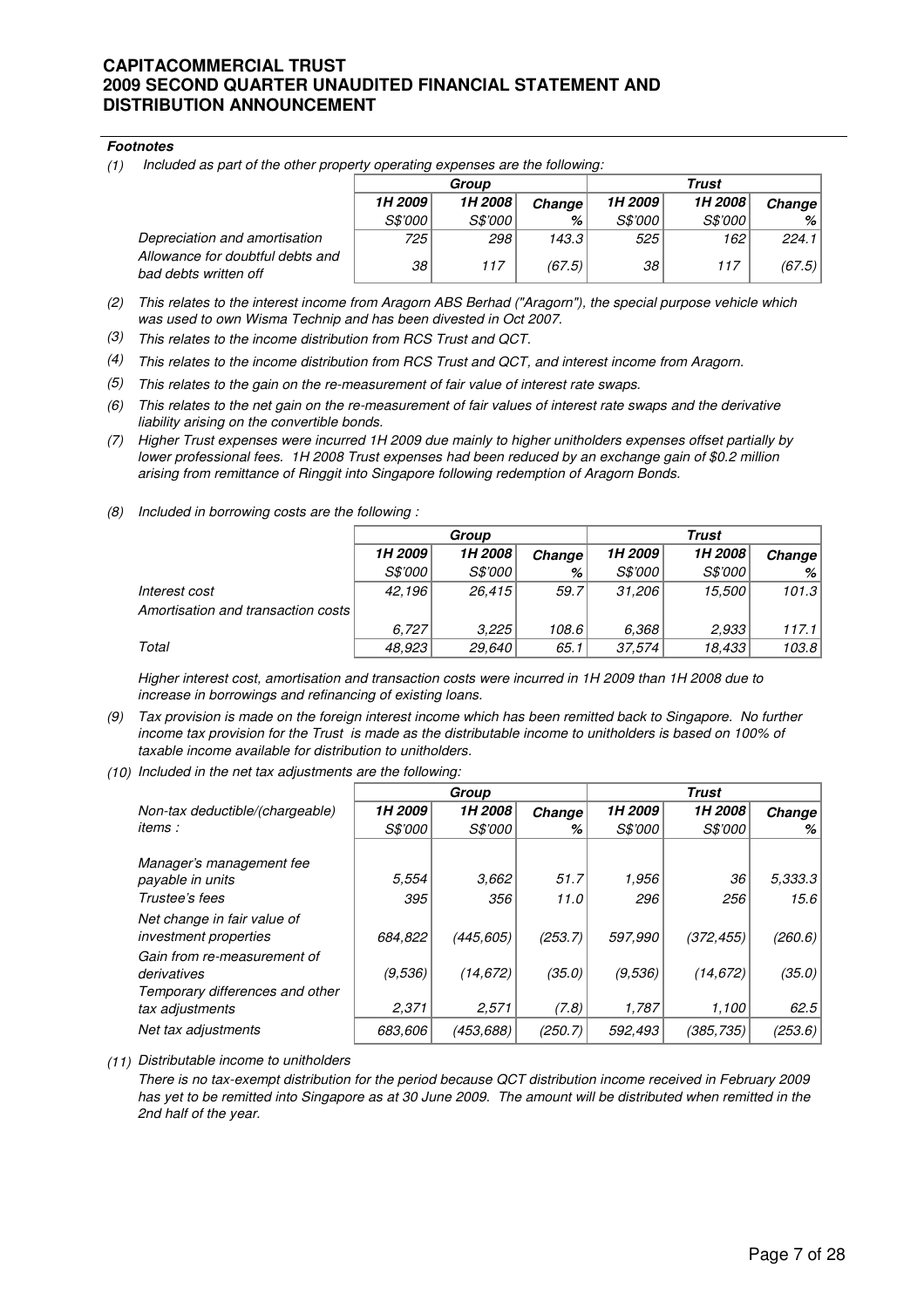# **1(b)(i) Balance Sheet as at 30 June 2009 vs 31 December 2008**

|                                             | Group         |               |         | <b>Trust</b>  |               |         |
|---------------------------------------------|---------------|---------------|---------|---------------|---------------|---------|
|                                             | <b>Jun-09</b> | <b>Dec-08</b> | Change  | <b>Jun-09</b> | <b>Dec-08</b> | Change  |
|                                             | S\$'000       | S\$'000       | $\%$    | S\$'000       | S\$'000       | %       |
| Non-current assets                          |               |               |         |               |               |         |
| Plant and equipment                         | 1,103         | 1,267         | (12.9)  | 499           | 605           | (17.5)  |
| Investment properties                       | 6,034,129     | 6,710,600     | (10.08) | 4,498,079     | 5,093,600     | (11.69) |
| Investment in subsidiary <sup>1</sup>       |               |               |         |               |               |         |
| Investment in associate <sup>2</sup>        | 63,497        | 63,886        | (0.6)   | 44,925        | 44,925        |         |
| Investment in joint venture <sup>3</sup>    |               |               |         | 805,546       | 801,886       | 0.5     |
| Other investment <sup>4</sup>               | 12,077        | 10,212        | 18.3    | 12,077        | 10,212        | 18.3    |
| <b>Total non-current assets</b>             | 6,110,806     | 6,785,965     | (9.9)   | 5,361,126     | 5,951,228     | (9.9)   |
| <b>Current assets</b>                       |               |               |         |               |               |         |
| Trade and other receivables <sup>5</sup>    | 11,579        | 18,743        | (38.2)  | 22,238        | 27,749        | (19.9)  |
| Cash and cash equivalents <sup>6</sup>      | 117,115       | 66,683        | 75.6    | 100,758       | 62,232        | 61.9    |
| <b>Total current assets</b>                 | 128,694       | 85,426        | 50.6    | 122,996       | 89,981        | 36.7    |
|                                             |               |               |         |               |               |         |
| <b>Total assets</b>                         | 6,239,500     | 6,871,391     | (9.2)   | 5,484,122     | 6,041,209     | (9.2)   |
| <b>Current liabilities</b>                  |               |               |         |               |               |         |
| Trade and other payables                    | 89,295        | 96,811        | (7.8)   | 61,060        | 70,185        | (13.0)  |
| Short-term borrowings <sup>7</sup>          | 811,379       | 696,042       | 16.6    | 811,379       | 696,042       | 16.6    |
| Provision for taxation                      | 702           | 702           |         | 702           | 702           |         |
| <b>Total current liabilities</b>            | 901,376       | 793,555       | 13.6    | 873,141       | 766,929       | 13.8    |
| <b>Non-current liabilities</b>              |               |               |         |               |               |         |
| Long-term borrowings <sup>7</sup>           | 1,444,534     | 1,514,830     | (4.6)   | 709,433       | 645,624       | 9.9     |
| Long-term borrowings from<br>subsidiary     |               |               |         | 185,000       | 335,000       | (44.8)  |
| Derivative liabilities <sup>8</sup>         | 16,604        | 26,140        | (36.5)  | 16,604        | 26,140        | (36.5)  |
| Debt securities <sup>9</sup>                | 356,885       | 350,700       | 1.8     | 356,885       | 350,700       | 1.8     |
| Non-current portion of<br>security deposits | 31,412        | 31,275        | 0.4     | 22,020        | 21,049        | 4.6     |
| <b>Total non-current liabilities</b>        | 1,849,435     | 1,922,945     | (3.8)   | 1,289,942     | 1,378,513     | (6.4)   |
|                                             |               |               |         |               |               |         |
| <b>Total liabilities</b>                    | 2,750,811     | 2,716,500     | 1.3     | 2,163,083     | 2,145,442     | 0.8     |
| Net assets                                  | 3,488,689     | 4,154,891     | (16.0)  | 3,321,039     | 3,895,767     | (14.8)  |
| Represented by:                             |               |               |         |               |               |         |
| Unitholders' funds                          | 3,488,689     | 4,154,891     | (16.0)  | 3,321,039     | 3,895,767     | (14.8)  |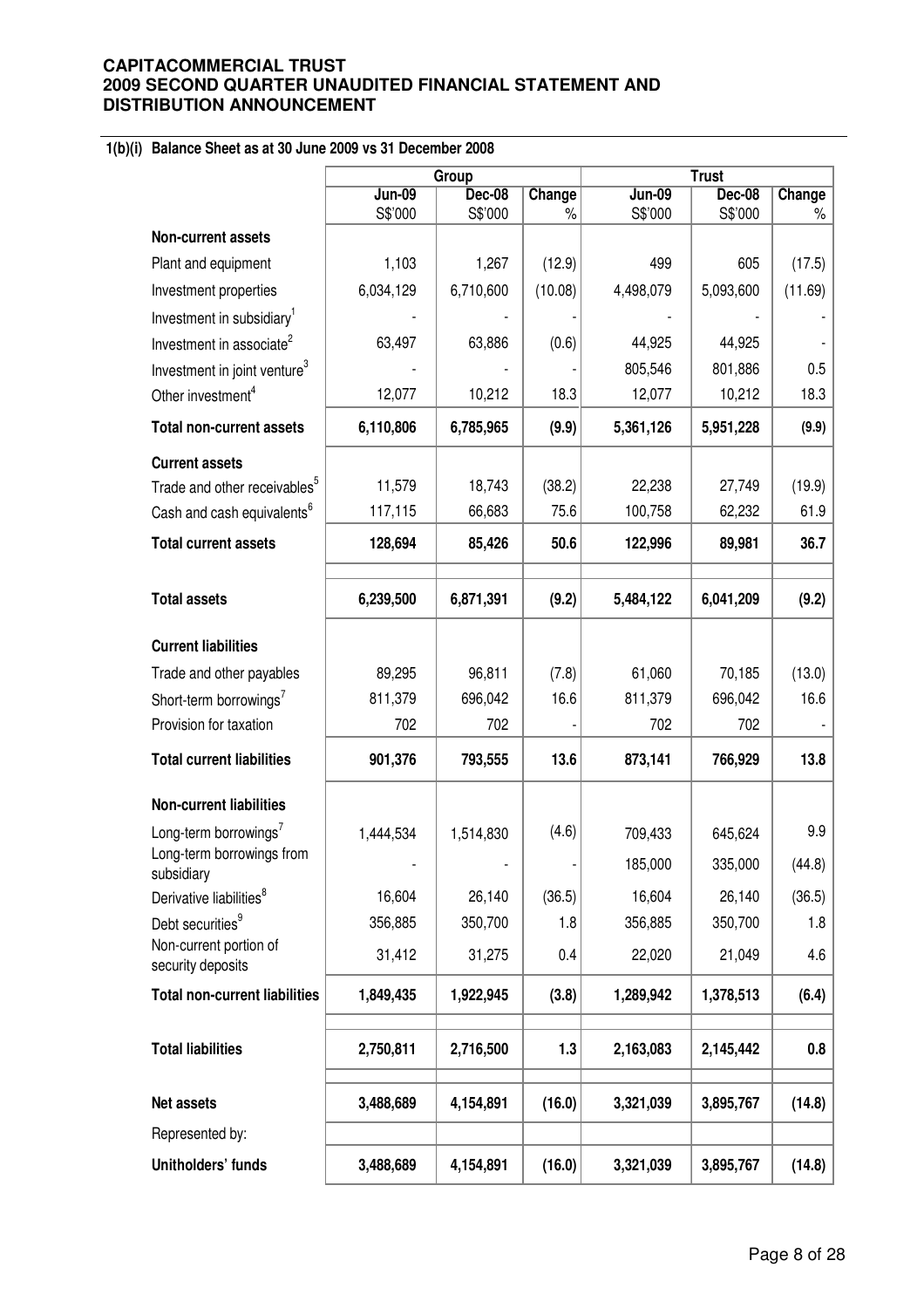#### **Footnotes:**

- (1) This relates to the 100% investment in CCT MTN of \$1.
- (2) This relates to the 30% investment in QCT.
- (3) This relates to the 60% joint venture interest in RCS Trust.
- (4) This relates to the investment in MCDF.
- (5) Included in Trade and other receivables as at June 2009 is an amount of S\$4.8 million due from CapitaLand Commercial Limited ("CCL") in relation to the yield protection for One George Street ("OGS") for the 6 months ending 30 June 2009. The amount is lower than the S\$12.0 million for the period 11 July 2008 to 31 December 2008 due to increase in rental income arising from rent reversion and therefore, lesser yield protection is required from CCL.

Pursuant to the terms of the sale and purchase agreement of OGS with the vendor, a Deed of Yield Protection has been entered into with CCL whereby the latter will provide an income support to the Trust in the event the net property income from OGS is less than 4.25% of the purchase consideration of S\$1,165.0 million for a period of 5 years from the date of completion of purchase on 11 July 2008 ("yield protection")

- (6) The cash and cash equivalents is due mainly to interim cash surplus reserved for income distribution.
- (7) Increase in Short-term borrowings is due mainly to:
	- a) total of \$S\$656.0 million loan being refinanced in March 2009 and June 2009 and classified to Longterm borrowings;
	- b) S\$150.0 million fixed rate notes due in March 2010 has been reclassified from Long-term borrowings to Short-term borrowings;
	- c) S\$584.0 million loan after partial repayment of S\$66.0 million in 2Q 09 has been reclassified from Long-term borrowings to Short-term borrowings; and
	- d) S\$37.0 million net drawdown of short-term borrowings.

S\$664.0 million of the S\$811.4 million Short-term borrowings has been repaid on 3 July 2009.

- (8) This relates to the fair value of the interest rate swaps. The amount as at 31 December 2008 has been reclassified from Current liability to Non-current liability following amended FRS 1 which came into effect on 1 January 2009.
- (9) This relates to the debt portion of the S\$370.0 million convertible bonds issued carried at amortised cost.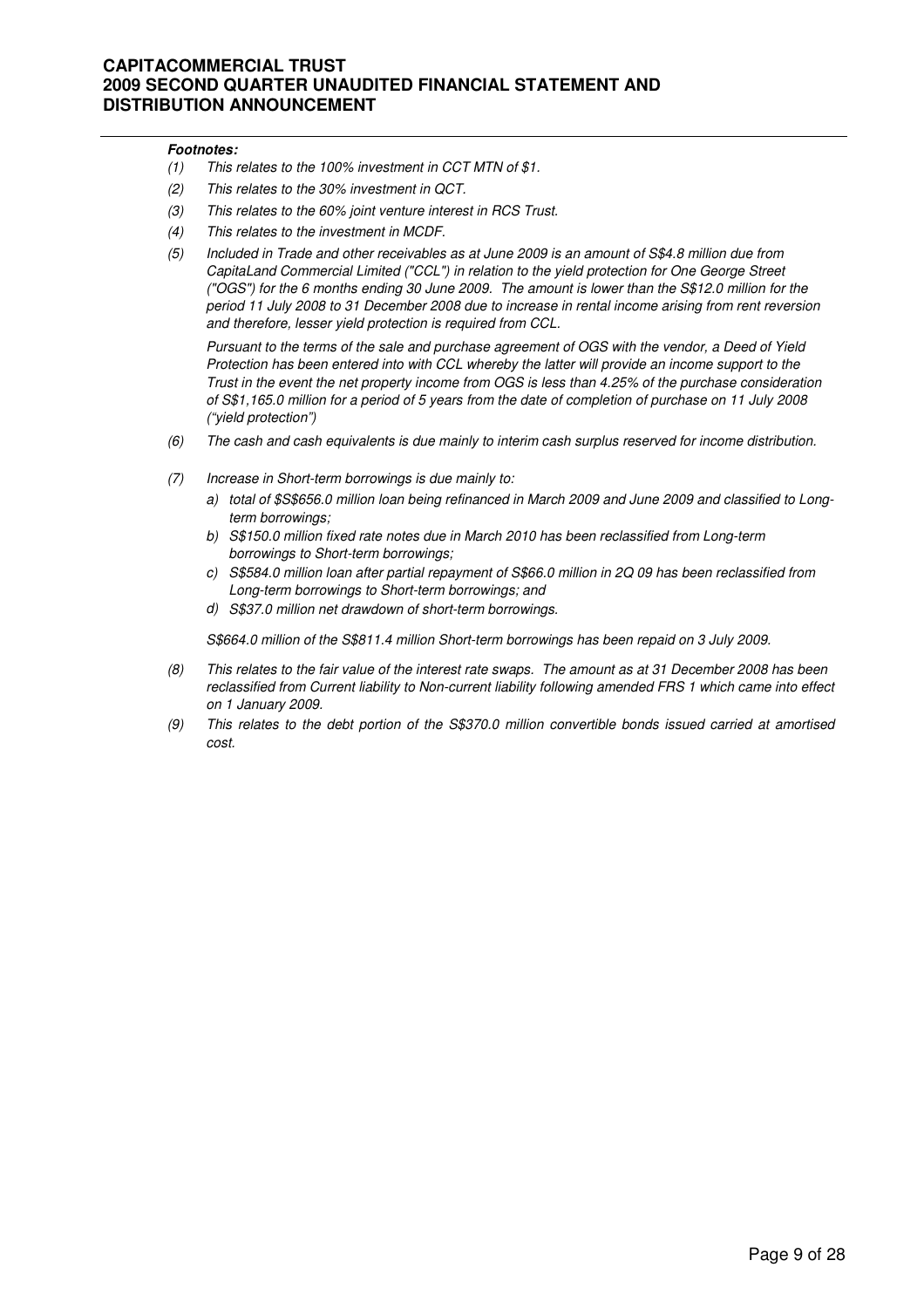#### **1(b)(ii) Aggregate amount of borrowings (including debt securities)**

|                                                                                                 |                      | Group         |                 |                      | <b>Trust</b>  |        |
|-------------------------------------------------------------------------------------------------|----------------------|---------------|-----------------|----------------------|---------------|--------|
|                                                                                                 | <b>Jun-09</b>        | <b>Dec-08</b> | Change          | $Jun-09$             | <b>Dec-08</b> | Change |
|                                                                                                 | S\$'000              | S\$'000       | $\%$            | S\$'000              | S\$'000       | $\%$   |
| <b>Secured borrowings</b><br>Amount repayable after one<br>vear<br>Less: Unamortised portion of | 1,274,050            | 1,185,800     | 7.4             | 722,650              | 650,000       | 11.2   |
| fees and expenses incurred for<br>debt raising exercise                                         | (14, 516)            | (5, 971)      | 143.1           | (13, 217)            | (4, 377)      | 202.0  |
|                                                                                                 | 1,259,534            | 1,179,829     | 6.8             | 709,433              | 645,623       | 9.9    |
| Amount repayable within one<br>year<br>Less: Unamortised portion of                             | 584,000 1            | 656,042       | (11.0)          | 584,000 1            | 656,042       | (11.0) |
| fees and expenses incurred for<br>debt raising exercise                                         | (2,621)              |               | Nm <sub>l</sub> | (2,621)              |               | Nm     |
| Total                                                                                           | 1,840,913            | 1,835,871     | 0.3             | 1,290,812            | 1,301,665     | (0.8)  |
| <b>Unsecured borrowings</b>                                                                     |                      |               |                 |                      |               |        |
| Amount repayable after one<br>year                                                              | 547,163              | 691,665       | (20.9)          | 547,163              | 691,665       | (20.9) |
| Less: Unamortised portion of<br>fees and expenses incurred for<br>debt raising exercise         | (5,278)              | (5,964)       | (11.5)          | (5,278)              | (5,964)       | (11.5) |
|                                                                                                 | 541,885              | 685,701       | (21.0)          | 541,885              | 685,701       | (21.0) |
| Amount repayable in one year<br>or less, or on demand                                           | 230,000 <sup>2</sup> | 40,000        | 475.0           | 230,000 <sup>2</sup> | 40,000        | 475.0  |
| Total                                                                                           | 771,885              | 725,701       | 6.4             | 771,885              | 725,701       | 6.4    |
| Grand total                                                                                     | 2,612,798            | 2,561,572     | 2.0             | 2,062,697            | 2,027,366     | 1.7    |

Footnotes:-

1) Amount of S\$584.0 million has been repaid on 3 July 2009.

2) Amount of S\$80.0 million has been repaid on 3 July 2009.

Nm - not meaningful

### **Details of any collaterals**

- 1) As security for the secured long term borrowings of S\$580.0 million, CCT has granted in favour of the lenders the following:
	- (i) a mortgage over Capital Tower;
	- (ii) an assignment of the insurance policies relating to Capital Tower;
	- (iii) an assignment of all the rights, benefit, title and interest of CCT in relation to Property Sale Agreements and Tenancy Agreements (including Net Sale Proceeds and Rental Proceeds) and the Accounts relating to Capital Tower; and
	- (iv) a fixed and floating charge over all assets in connection with Capital Tower.
- 2) As security for the secured short term borrowings of S\$650.0 million of which S\$66.0 million has been repaid in 2Q 09, CCT has granted in favour of the lenders the following:
	- (i) a mortgage over One George Street;
	- (ii) an assignment of the insurance policies relating to One George Street;
	- (iii) an assignment of all the rights, benefit, title and interest of CCT in relation to Property Sale Agreements and Tenancy Agreements (including Net Sale Proceeds and Rental Proceeds) and the Accounts relating to One George Street;
	- (iv) an assignment of all the rights, benefit, title and interest of CCT in relation to the Net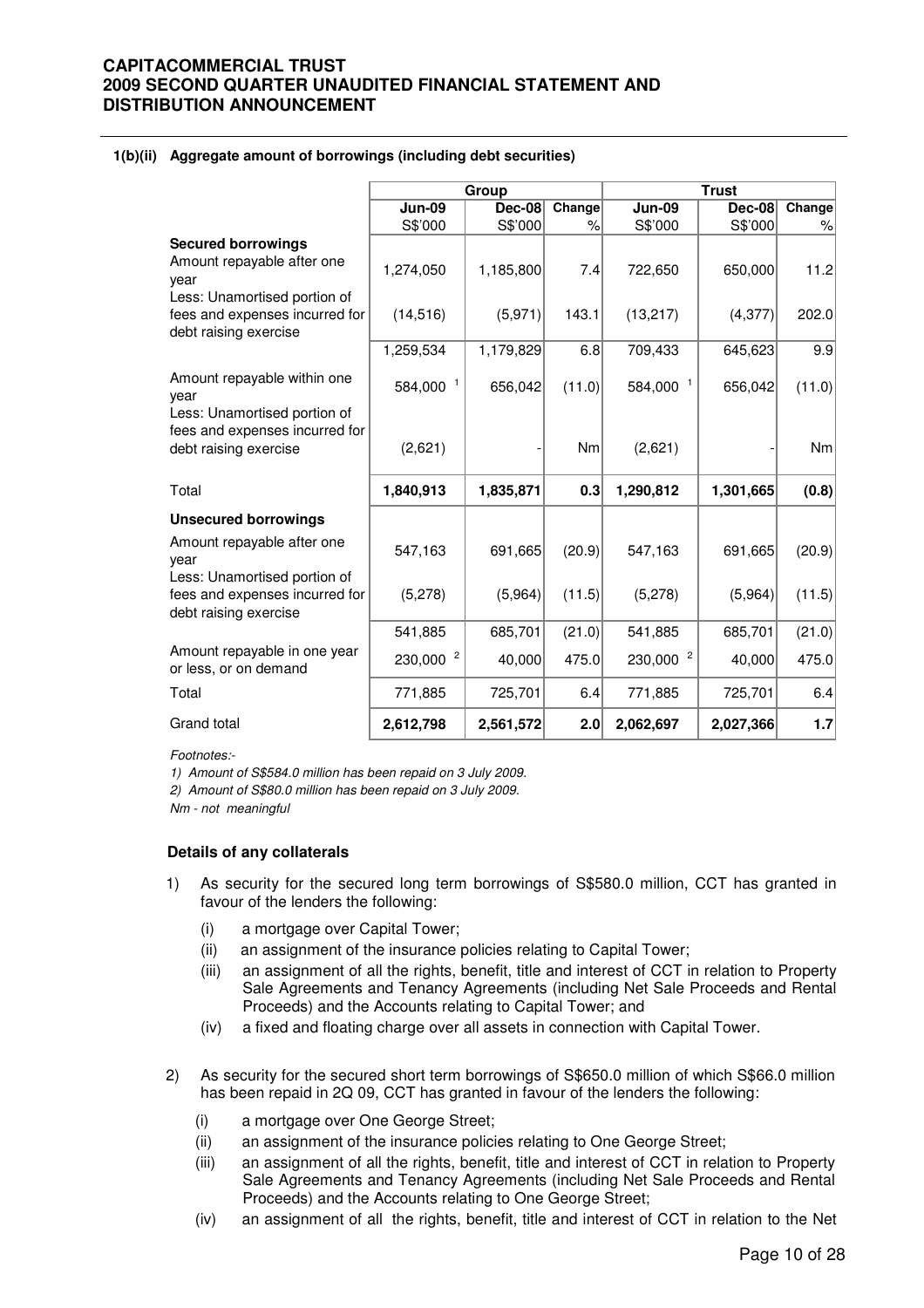Property Yield Guarantee relating to One George Street; and

(v) a fixed and floating charge over all assets in connection with One George Street.

Following the repayment of the balance amount of S\$584.0 million on 3 July 2009, the process of the release of the mortgage, assignments and charges over One George Street has commenced.

- 3) As security for the secured long term borrowings of S\$142.7 million, CCT has granted in favour of the lenders the following:
	- (i) a mortgage over HSBC Building;
	- (ii) an assignment of the insurance policies relating to HSBC Building;
	- (iii) an assignment of all the rights, benefit, title and interest of CCT in relation to Property Sale Agreements and Tenancy Agreements (including Net Sale Proceeds and Rental Proceeds) and the Accounts relating to HSBC Building; and
	- (iv) a fixed and floating charge over all assets in connection with HSBC Building.
- 4) As security for the secured long term borrowings of S\$866.0 million and a revolving credit facility of S\$164.0 million of which S\$53.0 million has been drawn down as at 30 June 2009 (CCT's 60% interest is S\$519.6 million and S\$31.8 million respectively), RCS Trust has granted in favour of the lender the following:
	- (i) a mortgage over Raffles City which comprises Raffles City Tower, Raffles City Shopping Centre, Swissotel The Stamford, Fairmont Hotel and the Raffles City Convention Centre;
	- (ii) an assignment of the insurance policies relating to Raffles City;
	- (iii) an assignment of the agreements relating to the management of Raffles City;
	- (iv) an assignment and charge of the rental proceeds and tenancy agreements of units in Raffles City; and
	- (v) a fixed and floating charge over certain assets of RCS Trust relating to Raffles City.

### **Post Balance Sheet Note**

Subsequent to the balance sheet date, CCT repaid S\$664.0 million of borrowings with part of the proceeds of the rights issue on 3 July 2009 as set out in the table below.

| Borrowings Repaid on 3 July 2009                                | Amount<br>(S\$'million) | <b>Maturity Date</b> |
|-----------------------------------------------------------------|-------------------------|----------------------|
| Short term borrowings of which One George Street is<br>Isecured | 584.0                   | June 2010 $1$        |
| Bridge loan facility of CCT                                     | 80.0                    | August 2009          |

Footnote:

<sup>1)</sup> CCT had the option of repaying the borrowings prior to maturity dates. The repayment did not attract any penalty fee.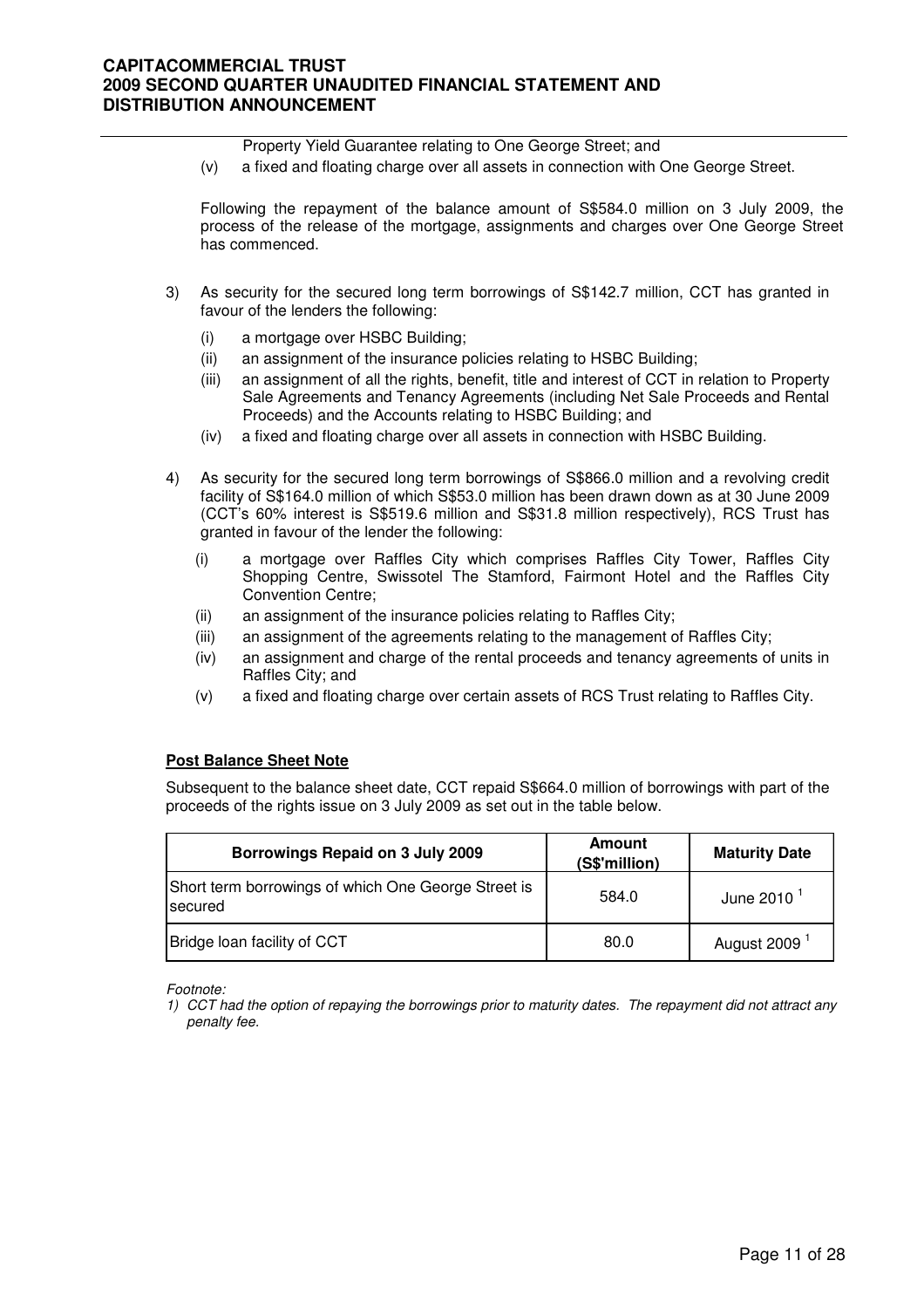#### **1(c)(i) Cash flow statement (2Q 2009 vs 2Q 2008)**

|                                                        | Group          |            |
|--------------------------------------------------------|----------------|------------|
|                                                        | 2Q 2009        | 2Q 2008    |
|                                                        | S\$'000        | S\$'000    |
| <b>Operating activities</b>                            |                |            |
| Total return for the period before tax                 | (636,095)      | 500,330    |
| <b>Adjustments for</b>                                 |                |            |
| Share of profit of associate                           | (919)          | (779)      |
| Amortisation of lease incentives                       | 276            | 60         |
| Borrowing costs                                        | 24,848         | 16,306     |
| Depreciation of plant and equipment                    | 197            | 158        |
| Allowance for doubtful debts and bad debts written off | 16             | (25)       |
| Interest income                                        | (20)           | (671)      |
| Gain on re-measurement of derivatives                  | (4, 394)       | (22, 614)  |
| Net change in fair value of investment properties      | 684,822        | (445, 605) |
| Manager's management fees payable in units             | 2,770          | 1,853      |
| Foreign exchange difference                            |                | 1,653      |
| Operating income before working capital changes        | 71,501         | 50,666     |
| Changes in working capital                             |                |            |
| Trade and other receivables                            | (3,317)        | (1,430)    |
| Trade and other payables                               | 3,031          | 6,843      |
| Security deposits                                      | 1,898          | 1,964      |
| Cash generated from operations                         | 73,113         | 58,043     |
|                                                        |                |            |
| <b>Investing activities</b>                            |                |            |
| Capital expenditure on investment properties           | (7, 877)       | (6, 136)   |
| Investment in MCDF                                     | (1,866)        |            |
| Interest received                                      | 29             | 696        |
| Progress payment on Wilkie Edge                        |                | (1,719)    |
| Purchase of plant and equipment                        | (123)          | (124)      |
| Cash flows from investing activities                   | (9,837)        | (7, 283)   |
| <b>Financing activities</b>                            |                |            |
| Borrowing costs paid                                   | (26, 783)      | (21, 553)  |
| Issue expenses paid                                    | (113)          |            |
| Repayment of interest bearing borrowings               | 1<br>(187,000) |            |
| Proceeds from interest bearing borrowings              | 197,250        | 1,200      |
| Proceeds from issuance of convertible bonds            |                | 370,000    |
| Cash flows from financing activities                   | (16, 646)      | 349,647    |
| Increase in cash and cash equivalents                  | 46,630         | 400,407    |
| Cash and cash equivalents at beginning of period       | 70,485         | 179,203    |
| Cash and cash equivalents at end of period             | 117,115        | 579,610    |

#### **Footnotes:**

1) This relates to the following term loans which has been repaid in 2Q 09:-

- S\$66.0 million of the S\$650.0 secured two-year term bank loan: and

- S\$121.0 million of the short term borrowings which has been refinanced on 30 June 2009.

2) The amount relates to the following draw downs made in 2Q 09:-

- S\$142.7 million from the S\$160.0 million facility in June 09;

- S\$9.6 million from revolving credit facility for RCS Trust (CCT's 60% share); and

- S\$45.0 million short term borrowings.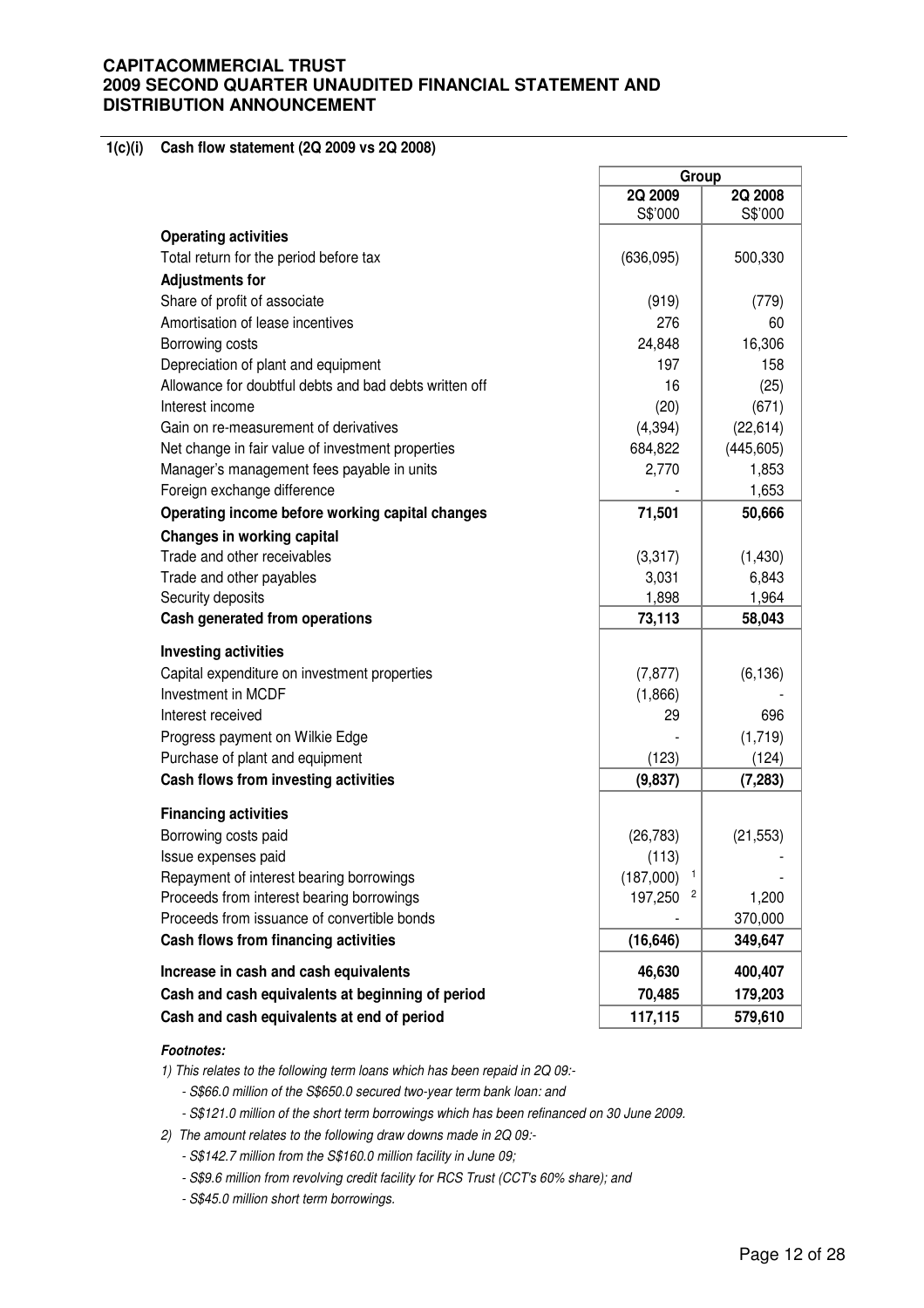#### **1(c)(ii) Cash flow statement (1H 2009 vs 1H 2008)**

|                                                   | Group      |            |
|---------------------------------------------------|------------|------------|
|                                                   | 1H 2009    | 1H 2008    |
|                                                   | S\$'000    | S\$'000    |
| <b>Operating activities</b>                       |            |            |
| Total return for the period before tax            | (590, 183) | 525,606    |
| <b>Adjustments for</b>                            |            |            |
| Share of profit of associate                      | (2,007)    | (1,691)    |
| Allowance for doubtful receivable                 | 38         | 117        |
| Amortisation of lease incentives                  | 342        | 163        |
| Borrowing costs                                   | 48,923     | 29,640     |
| Depreciation of plant and equipment               | 383        | 298        |
| Foreign exchange difference                       | 202        | 1,892      |
| Interest income                                   | (44)       | (884)      |
| Gain on re-measurement of derivatives             | (9,536)    | (14, 672)  |
| Manager's management fees payable in units        | 5,554      | 3,662      |
| Net change in fair value of investment properties | 684,822    | (445, 605) |
| Operating income before working capital changes   | 138,494    | 98,526     |
| Changes in working capital                        |            |            |
| Trade and other receivables                       | 6,783      | (2,573)    |
| Trade and other payables                          | (5,503)    | 3,189      |
| Security deposits                                 | 2,868      | 3,463      |
| Cash generated from operations                    | 142,642    | 102,605    |
| Tax paid                                          |            | 0          |
| Cash generated from operating activities          | 142,642    | 102,605    |
| <b>Investing activities</b>                       |            |            |
| Capital expenditure on investment properties      | (8,351)    | (16, 985)  |
| <b>Investment in MCDF</b>                         | (1,866)    | (2,053)    |
| Interest received                                 | 44         | 907        |
| Distribution received from associate              | 1,833      | 1,022      |
| Progress payment on purchase of Wilkie Edge       |            | (19, 418)  |
| Purchase of plant and equipment                   | (218)      | (264)      |
| Cash flows from investing activities              | (8, 558)   | (36, 791)  |
| <b>Financing activities</b>                       |            |            |
| Borrowing costs paid                              | (58, 567)  | (35, 292)  |
| Distribution to unitholders                       | (81, 180)  | (61, 896)  |
| Issue expenses                                    | (113)      |            |
| Repayment of interest bearing borrowings          | (767, 042) | (86, 100)  |
| Proceeds from interest bearing borrowings         | 823,250    | 291,600    |
| Proceeds from issuance of convertible bonds       |            | 370,000    |
| Cash flows from financing activities              | (83, 652)  | 478,312    |
| Increase in cash and cash equivalents             | 50,432     | 544,126    |
| Cash and cash equivalents at beginning of year    | 66,683     | 35,484     |
| Cash and cash equivalents at end of year          | 117,115    | 579,610    |

#### **Footnotes:**

1) This relates to the following term loans which has been repaid in 1H 09:-

- S\$580.0 million term loan from Silver Loft that has been repaid in March 2009;

- S\$66.0 million of the S\$650.0 secured two-year term bank loan; and

- S\$121.0 million of the short term borrowings which has been refinanced on 30 June 2009.

2) The amount relates to the following draw downs made in 1H 09:-

- S\$580.0 million secured three-year term bank loan;

- S\$142.7 million from the S\$160.0 million secured two - year term bank loan;

- S\$15.6 million from revolving credit facility for RCS Trust (CCT's 60% share); and

- S\$85.0 million short term borrowings.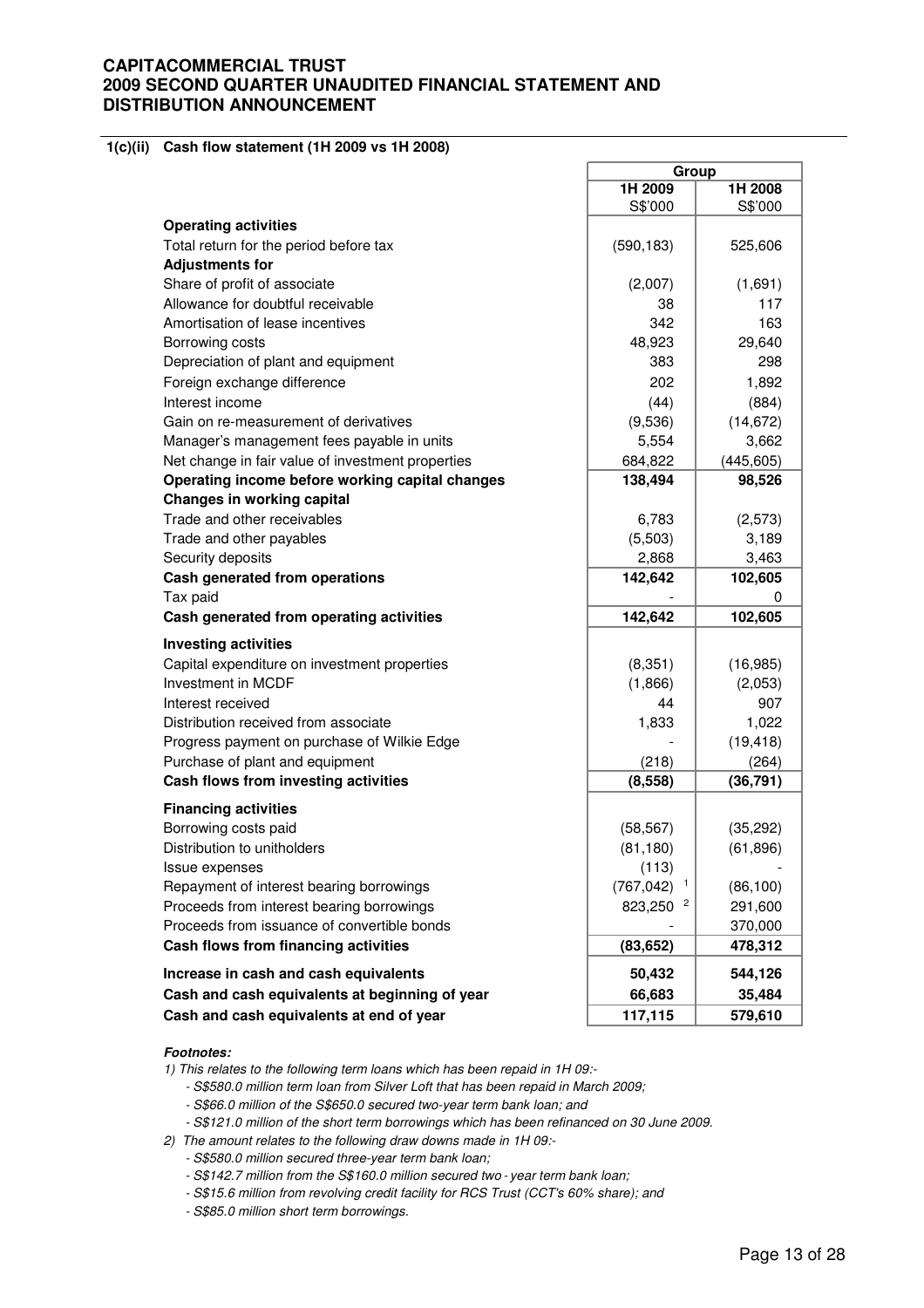# **1(d)(i) Statement of changes in unitholders' funds (2Q 2009 vs 2Q 2008)**

|                                                                                 | Group      |           | <b>Trust</b> |           |
|---------------------------------------------------------------------------------|------------|-----------|--------------|-----------|
|                                                                                 | 2Q 2009    | 2Q 2008   | 2Q 2009      | 2Q 2008   |
|                                                                                 | S\$'000    | S\$'000   | S\$'000      | S\$'000   |
| Balance as at beginning of period                                               | 4,122,728  | 3,903,662 | 3,866,429    | 3,690,232 |
| <b>Operations</b><br>Net increase in net assets resulting from<br>operations    | (636, 095) | 500,305   | (548,060)    | 430,131   |
| <b>Unitholders' transactions</b><br>Creation of new units:<br>- Acquisition fee |            |           |              |           |
| - Manager's management fee                                                      | 2,783      | 1,809     | 2,783        | 1,809     |
| Issue expenses                                                                  | (113)      |           | (113)        |           |
|                                                                                 |            |           |              |           |
| Net decrease in net assets resulting<br>from unitholders' transactions          | 2,670      | 1,809     | 2,670        | 1,809     |
| <b>Movement in translation reserve</b>                                          |            |           |              |           |
| Share of reserves of associate                                                  |            | (4)       |              |           |
| <b>Translation reserves</b>                                                     | (614)      | (2, 168)  |              |           |
| Net increase in net assets resulting<br>from movement in translation reserves   | (614)      | (2, 172)  |              |           |
| Total decrease in net assets                                                    | (634, 039) | 499,942   | (545, 390)   | 431,940   |
| Balance as at end of period                                                     | 3,488,689  | 4,403,604 | 3,321,039    | 4,122,172 |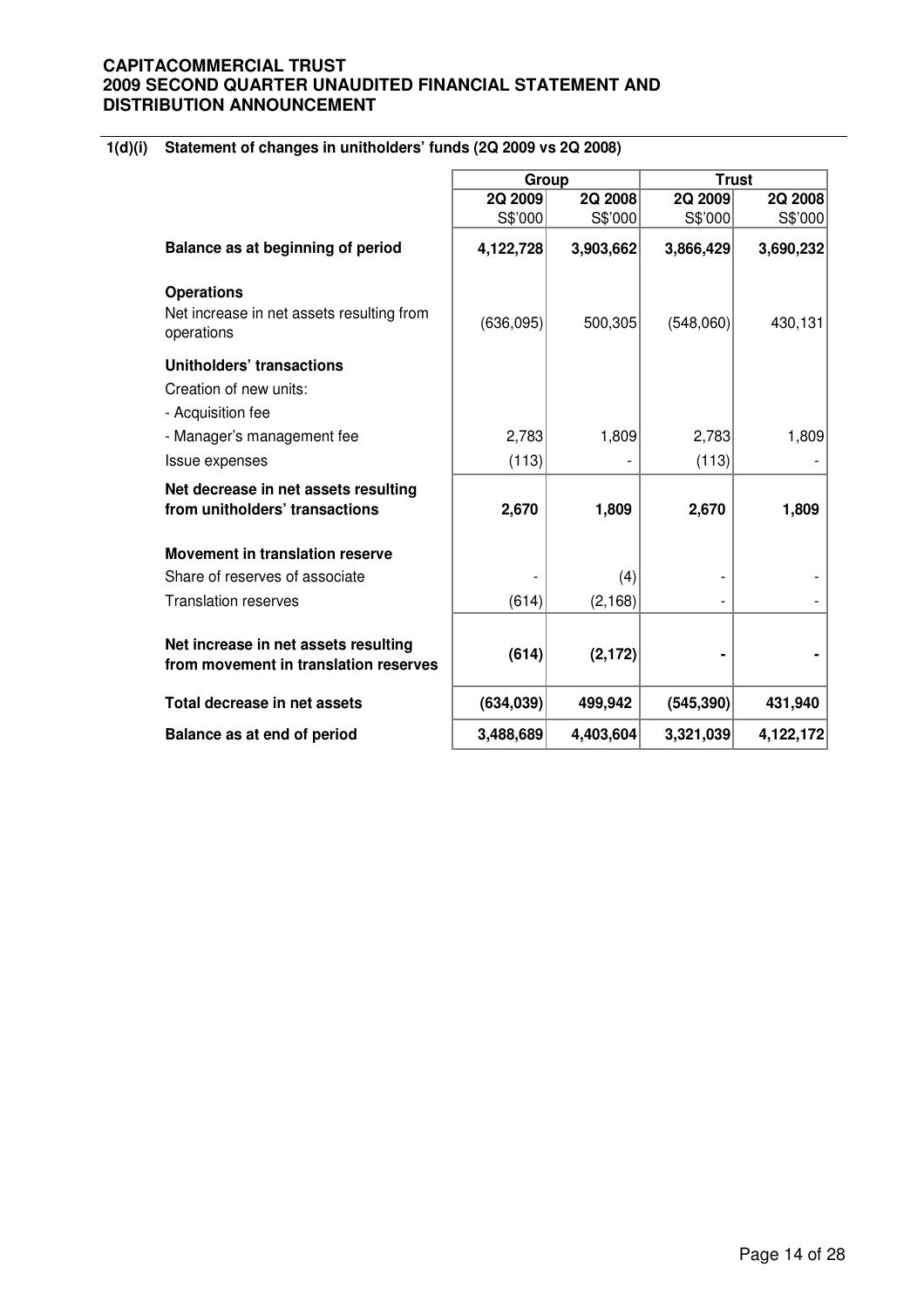### **1(d)(ii) Statement of changes in unitholders' funds (1H 2009 vs 1H 2008)**

|                                                                               | Group      |           | <b>Trust</b> |           |
|-------------------------------------------------------------------------------|------------|-----------|--------------|-----------|
|                                                                               | 1H 2009    | 1H 2008   | 1H 2009      | 1H 2008   |
|                                                                               | S\$'000    | S\$'000   | S\$'000      | S\$'000   |
| Balance as at beginning of year                                               | 4,154,891  | 3,937,622 | 3,895,767    | 3,722,918 |
| <b>Operations</b>                                                             |            |           |              |           |
| Net increase in net assets resulting from<br>operations                       | (590, 184) | 525,581   | (499,070)    | 457,628   |
| Unitholders' transactions                                                     |            |           |              |           |
| Creation of new units:                                                        |            |           |              |           |
| - Manager's management fee                                                    | 5,635      | 3,522     | 5,635        | 3,522     |
| <b>Issue expenses</b>                                                         | (113)      |           | (113)        |           |
| Distributions to unitholders                                                  | (81, 180)  | (61, 896) | (81, 180)    | (61, 896) |
| Net decrease in net assets resulting<br>from unitholders' transactions        | (75, 658)  | (58, 374) | (75, 658)    | (58, 374) |
| <b>Movement in translation reserve</b>                                        |            |           |              |           |
| Share of reserves of associates                                               |            | 98        |              |           |
| <b>Translation reserve</b>                                                    | (360)      | (1, 323)  |              |           |
|                                                                               |            |           |              |           |
| Net decrease in net assets resulting<br>from movement in translation reserves | (360)      | (1,225)   |              |           |
| Total increase in net assets                                                  | (666, 202) | 465,982   | (574, 728)   | 399,254   |
| Balance as at end of year                                                     | 3,488,689  | 4,403,604 | 3,321,039    | 4,122,172 |
| <b>Convertible Bonds</b>                                                      |            |           |              |           |

CCT has issued the following convertible bonds which remained outstanding as at 30 June 2009:

S\$370.0 million of Convertible Bonds due in 2013 which are convertible by holders into units of CCT at any time on or after 21 May 2008 at the adjusted conversion price of \$2.442 per unit;

There has been no conversion of any of the above convertible bonds since the date of their issue.

Assuming the bonds are fully converted based on the adjusted conversion price, the number of new units to be issued would be 151,515,152, representing 10.8% of the total number of CCT units in issue as at 30 June 2009.

The conversion price was adjusted from S\$2.442 to S\$1.9754 per Unit with effect from 2 July 2009, following the Rights Issue.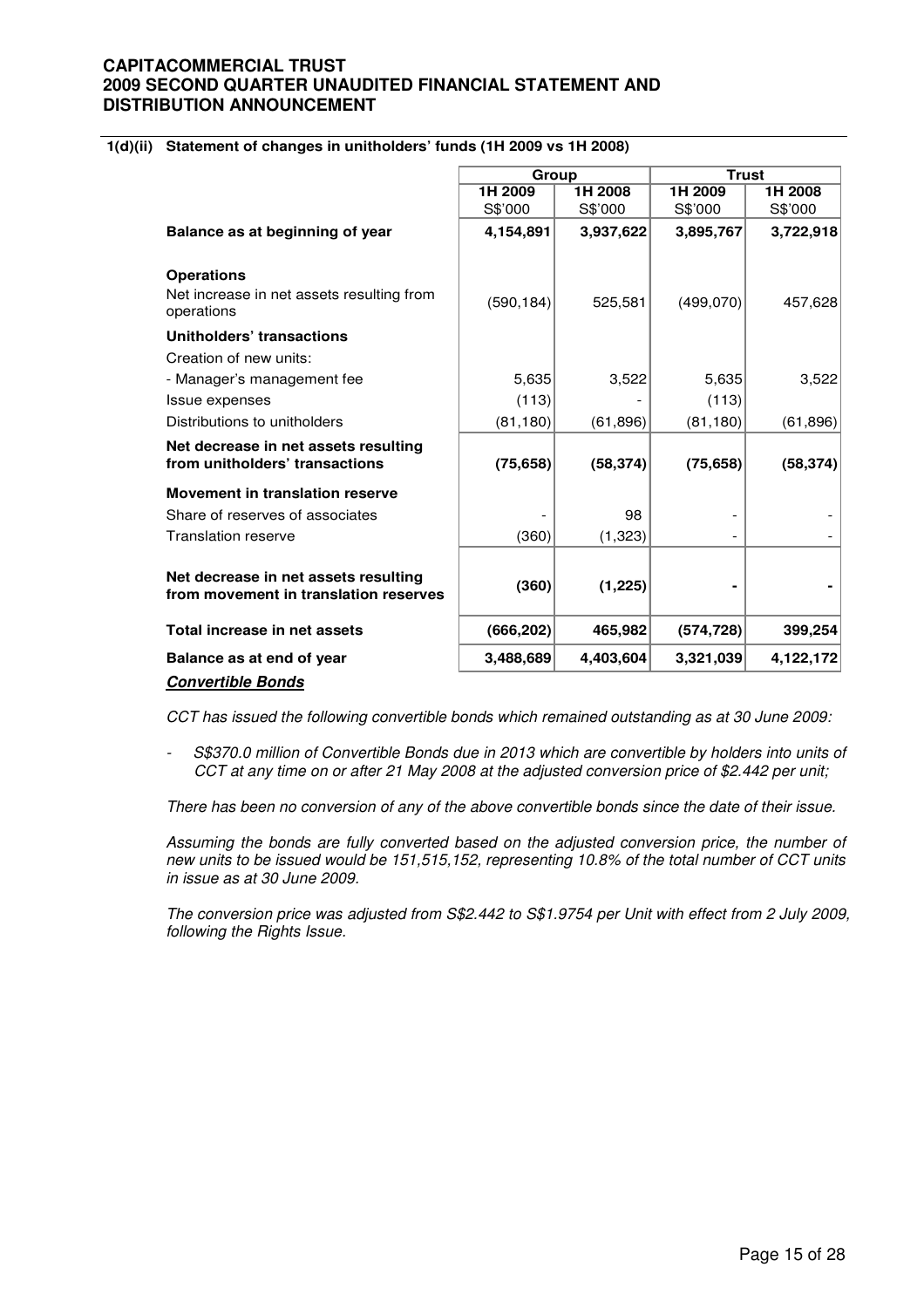### **1(e)(i) Details of any change in the units (2Q 2009 vs 2Q 2008)**

|                                                                                                                                                  | <b>Group and Trust</b> |                  |  |
|--------------------------------------------------------------------------------------------------------------------------------------------------|------------------------|------------------|--|
|                                                                                                                                                  | 2Q 2009<br>Units       | 2Q 2008<br>Units |  |
| Balance as at beginning of period                                                                                                                | 1,400,410,007          | 1,385,415,169    |  |
| Issue of new units:<br>- in settlement of the manager's management fee in<br>relation to CCT's 60% interest in Raffles City<br>through RCS Trust | 2,251,729              | 871,878          |  |
| - in settlement of the manager's management fees<br>in relation to Wilkie Edge and One George Street                                             | 1,229,270              | 9,531            |  |
| <b>Issued Units as at end of period</b>                                                                                                          | 1,403,891,006          | 1,386,296,578    |  |
| New Units to be issued                                                                                                                           |                        |                  |  |
| - Rights Issue <sup>1</sup>                                                                                                                      | 1,403,891,006          |                  |  |
| Issued and issuable Units relating to<br>Rights Issue as at end of period                                                                        | 2,807,782,012          | 1,386,296,578    |  |

### **1(e)(ii) Details of any change in the units (1H 2009 vs 1H 2008)**

|                                                                                                      | <b>Group and Trust</b> |                  |
|------------------------------------------------------------------------------------------------------|------------------------|------------------|
|                                                                                                      | 1H 2009<br>Units       | 1H 2008<br>Units |
| Balance as at beginning of year<br>Issue of new units:                                               | 1,397,239,150          | 1,384,692,369    |
| - in settlement of the manager's management fee in<br>relation to CCT's 60% interest in Raffles City | 4,319,215              | 1,594,678        |
| - in settlement of the manager's management fee in<br>relation to Wilkie Edge and One George Street  | 2,332,641              | 9,531            |
| <b>Issued Units as at end of period</b>                                                              | 1,403,891,006          | 1,386,296,578    |
| New Units to be issued<br>- Rights Issue <sup>1</sup>                                                | 1,403,891,006          |                  |
| Issued and issuable Units relating to<br>Rights Issue as at end of period                            | 2,807,782,012          | 1,386,296,578    |

#### **Footnote:**

- 1) The Rights Units were issued on 2 July 2009 pursuant to the renounceable underwritten 1-for-1 Rights Issue and listed on the SGT-ST on 3 July 2009.
- **2 Whether the figures have been audited, or reviewed and in accordance with which standard (e.g. The Singapore Standard on Auditing 910 (Engagement to Review Financial Statements), or an equivalent standard)**

The figures have not been audited nor reviewed by our auditors.

#### **3 Where the figures have been audited or reviewed, the auditor's report (including any qualifications or emphasis of matter)**

Not applicable.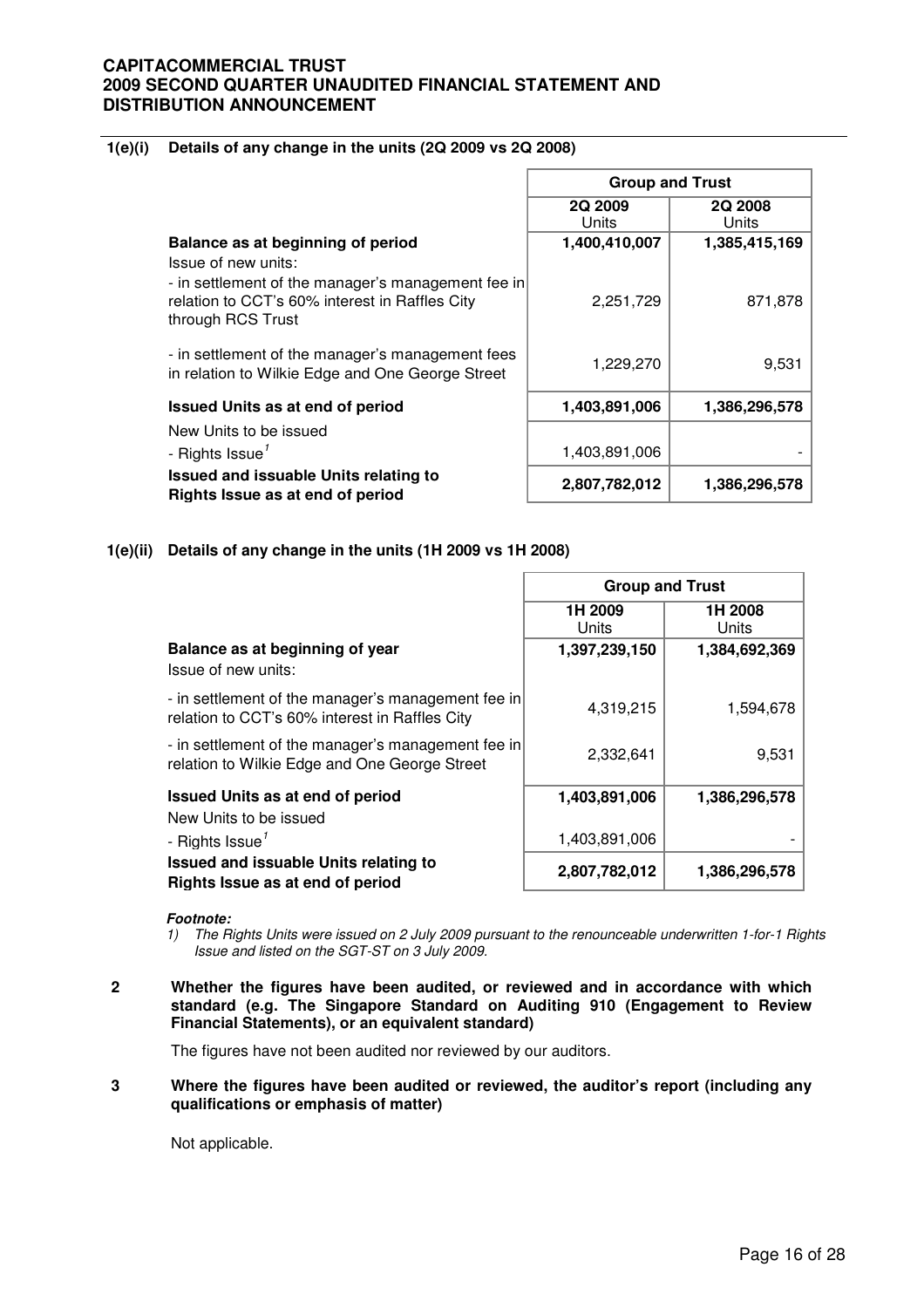#### **4 Whether the same accounting policies and methods of computation as in the issuer's most recent audited annual financial statements have been complied**

The accounting policies and methods of computation applied in the financial statements for the current reporting period are consistent with the audited financial statements for the year ended 31 December 2008

### **5 If there are any changes in the accounting policies and methods of computation, including any required by an accounting standard, what has changed, as well as the reasons for, and the effect of, the change**

Nil.

### **6 Earnings per unit ("EPU") and distribution per unit ("DPU") for the financial period**

| EPU (2Q 2009 vs 2Q 2008)                                                                                                    | Group         |               | <b>Trust</b>  |               |
|-----------------------------------------------------------------------------------------------------------------------------|---------------|---------------|---------------|---------------|
|                                                                                                                             | 2Q 2009       | $2Q$ $2008^3$ | 2Q 2009       | $2Q$ $2008^3$ |
| <b>Basic EPU</b><br>Weighted average number of<br>units in issue including the effects<br>of the Rights Issue               | 1,879,475,078 | 1,780,795,269 | 1,879,475,078 | 1,780,795,269 |
| Based on weighted average<br>number of Units in issue including<br>the effects of the Rights Issue <sup>1</sup>             | $(33.84)$ ¢   | 28.09¢        | $(29.16)$ ¢   | 24.15c        |
| <b>Dilutive EPU</b><br>Weighted average number of<br>units in issue (Dilutive) including<br>the effects of the Rights Issue | 2,030,990,230 | 1,865,875,722 | 2,030,990,230 | 1,865,875,722 |
| Based on fully diluted basis<br>including the effects of the Rights<br>$l$ ssue $^2$                                        | $(33.84)$ ¢   | 26.93¢        | $(29.16)$ ¢   | 23.17c        |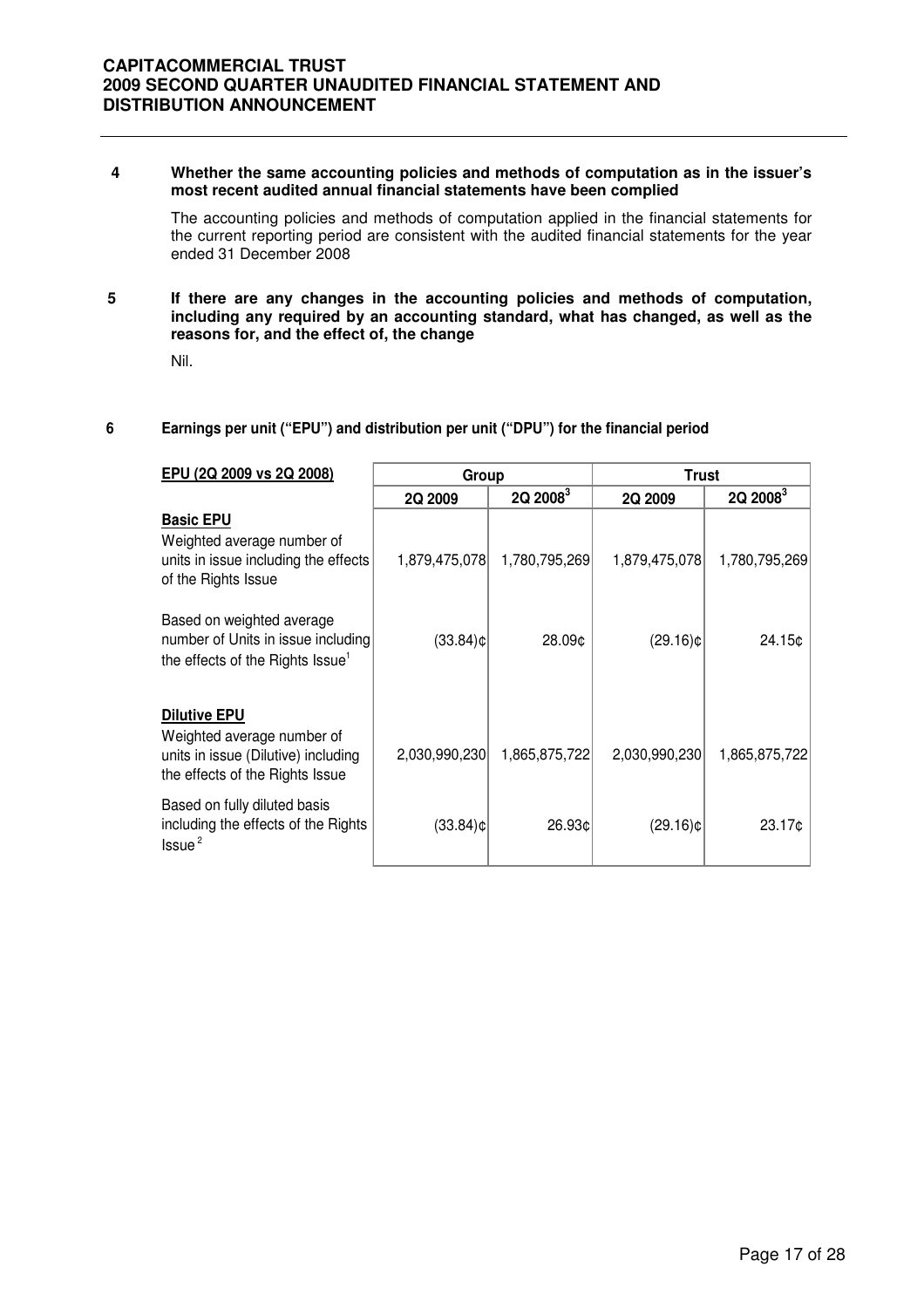| EPU (1H 2009 vs 1H 2008)                                                                                                    | Group         |                      | <b>Trust</b>  |                      |
|-----------------------------------------------------------------------------------------------------------------------------|---------------|----------------------|---------------|----------------------|
|                                                                                                                             | 1H 2009       | 1H 2008 <sup>3</sup> | 1H 2009       | 1H 2008 <sup>3</sup> |
| <b>Basic EPU</b><br>Weighted average number of<br>units in issue including the effects<br>of the Rights Issue               | 1,838,891,213 | 1,780,248,434        | 1,838,891,213 | 1,780,248,434        |
| Based on weighted average<br>number of Units in issue including<br>the effects of the Rights Issue <sup>1</sup>             | $(32.09)$ ¢   | 29.52¢               | $(27.14)$ ¢   | $25.71$ ¢            |
| <b>Dilutive EPU</b><br>Weighted average number of<br>units in issue (Dilutive) including<br>the effects of the Rights Issue | 1,990,406,365 | 1,822,788,660        | 1,990,406,365 | 1,822,788,660        |
| Based on fully diluted basis<br>including the effects of the Rights<br>Issue <sup>2</sup>                                   | (32.09)¢      | 28.96¢               | $(27.14)$ ¢   | 25.23¢               |

#### **Footnotes:**

- 1) In computing the EPU, total return for the period after tax and the weighted average number of units including the effects of Rights Issue at the end of the period are used.
- 2) In computing the fully diluted EPU, the total return for the period after tax and the weighted average number of Units including the effects of Rights Issue at the end of the period are adjusted for the effects of all dilutive potential Units arising from the assumed conversion of the Convertible Bonds at the conversion price of S\$2.442 to Units.
- 3) Comparative balances have been restated for effects of the Rights Issue.

#### **Distribution per unit ("DPU")**

In computing the DPU, the number of units as at the end of each period is used for the computation. The DPU for the Group and Trust are the same.

Number of units in issue as at end of period 1,403,891,006<sup>1</sup>

#### **DPU**

Based on the number of units in issue at the end of the period

No of Units in issue at the end of the period adjusted for Rights Units

#### **DPU (Adjusted for Rights Units)**

Based on the number of units in issue at the end of the period including Rights Units

| 2Q 2009                    | 2Q 2008           | 1H 2009                    | 1H 2008                 |
|----------------------------|-------------------|----------------------------|-------------------------|
| 1,403,891,006 <sup>1</sup> | 1,386,296,578     | 1,403,891,006 <sup>1</sup> | 1,386,296,578           |
| 3.42 $\phi$ <sup>2</sup>   | 2.60 <sub>c</sub> | $6.65¢$ <sup>2</sup>       | 5.19c                   |
| 2,807,782,012              | 1,386,296,578     | 2,807,782,012              | 1,386,296,578           |
| 1.71 $\phi^{2,3}$          | 3<br>1.29c        | $3.33e^{2,3}$              | 2.58 $\mathfrak{e}^{3}$ |

#### **Footnotes:**

- (1) The number of Units used to calculate DPU is 1,403,891,006 which does not include the 1,403,891,006 Units which were issued on 2 July 2009 ("Rights Units") pursuant to the renounceable underwritten 1-for-1 Rights Issue.
- (2) DPU is computed on the basis that none of the S\$370.0 million convertible bonds due 2013 (the "Convertible Bonds") is converted into Units on or before the book closure date. Accordingly, the actual quantum of DPU may differ if any of the Convertible Bonds are converted into Units on or prior to the book closure date.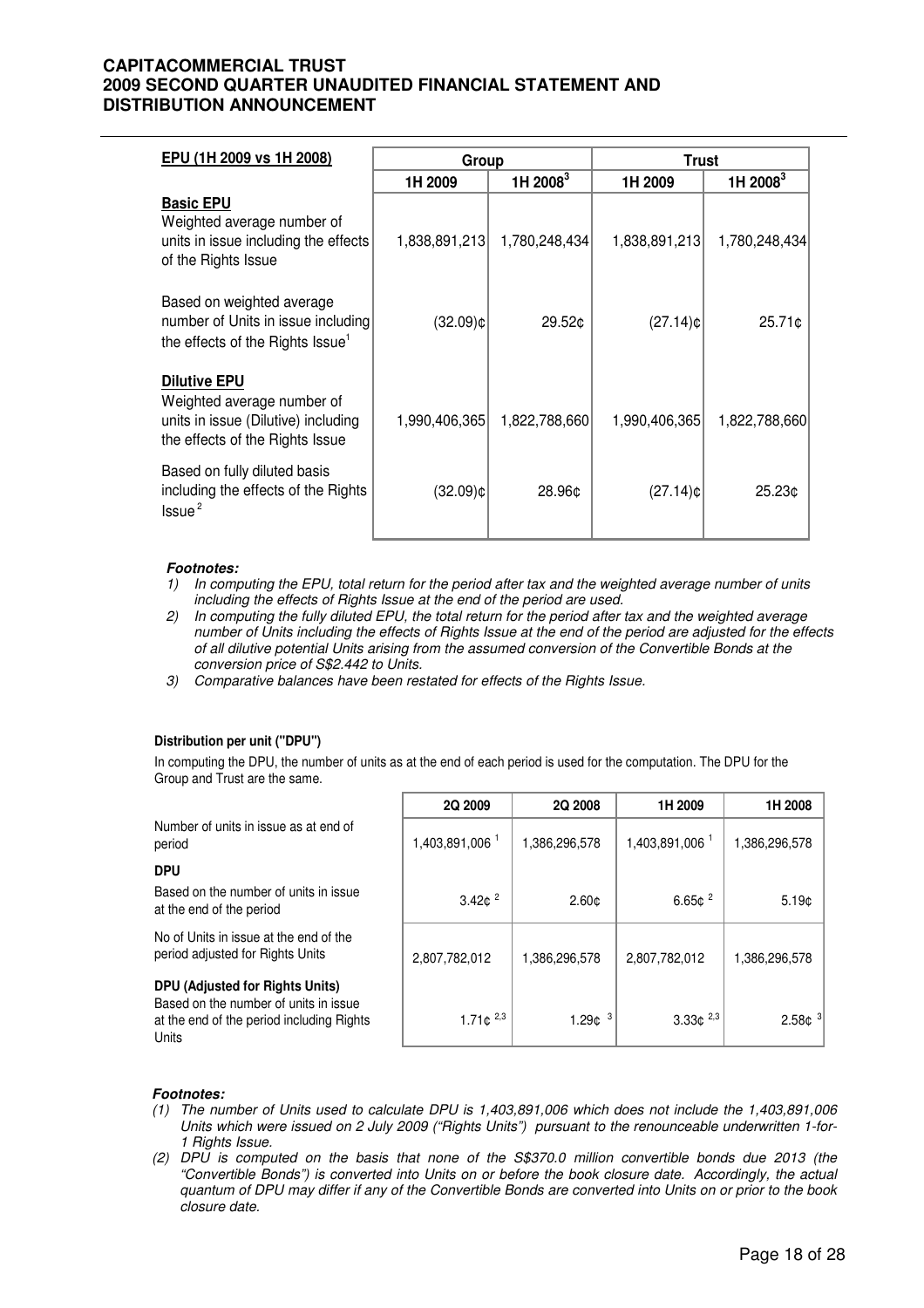(3) Restated taking into account the effect of the Rights Issue and computed based on the issued Units at the end of each period aggregated with the 1,403,891,006 Rights Units issued pursuant to the Rights Issue.

#### **7 (a) Net asset value ("NAV") backing per Unit based on issued Units (before Rights Units) at the end of the period**

|                                                                                        | Group         |               | <b>Trust</b>  |               |
|----------------------------------------------------------------------------------------|---------------|---------------|---------------|---------------|
|                                                                                        | 30-Jun-09     | 31-Dec-08     | 30-Jun-09     | 31-Dec-08     |
| Number of Units issued (excluding<br>Rights Units) at end of period                    | 1,403,891,006 | 1,397,239,150 | 1,403,891,006 | 1,397,239,150 |
| NAV (\$'000)                                                                           | 3,488,689     | 4,154,891     | 3,321,039     | 3,895,767     |
| NAV per Unit $1$                                                                       | \$2.49        | \$2.97        | \$2.37        | \$2.79        |
| <b>Adjusted NAV per Unit (excluding</b><br>the distributable income to<br>unitholders) | \$2.42        | \$2.92        | \$2.30        | \$2.73        |

#### **Footnote:**

- 1. NAV per Unit is computed based on net asset value over the issued units at end of period.
- **7 (b) Net asset value ("NAV") backing per Unit based on issued Units (including Rights Units) at the end of the period after adjusting for proceeds from the Rights Issue Units**

|                                                                                        | Group         |                  | <b>Trust</b>  |                         |
|----------------------------------------------------------------------------------------|---------------|------------------|---------------|-------------------------|
|                                                                                        | 30-Jun-09     | $31$ -Dec-08 $1$ | 30-Jun-09     | $31$ -Dec-08 $^{\circ}$ |
| Number of Units issued (including<br>Rights Units) at end of period                    | 2,807,782,012 | 2,801,130,156    | 2,807,782,012 | 2,801,130,156           |
| NAV (\$'000)                                                                           | 4,292,866     | 4,959,068        | 4,125,216     | 4,699,944               |
| NAV per Unit <sup>2</sup>                                                              | \$1.53        | \$1.77           | \$1.47        | \$1.68                  |
| <b>Adjusted NAV per Unit (excluding</b><br>the distributable income to<br>unitholders) | \$1.50        | \$1.74           | \$1.44        | \$1.65                  |

#### **Footnotes:**

1. Prior year NAVs have been restated with the effects of Rights Issue and are computed based on the issued Units at end of period aggregated with the 1,403,891,006 Rights Units pursuant to the renounceable underwritten 1-for-1 Rights Issue.

2. NAV per Unit is computed based on net asset value adjusted for the net proceeds from the Rights Issue of approximately S\$804.2 million over the issued Units (including Rights Units) at end of period.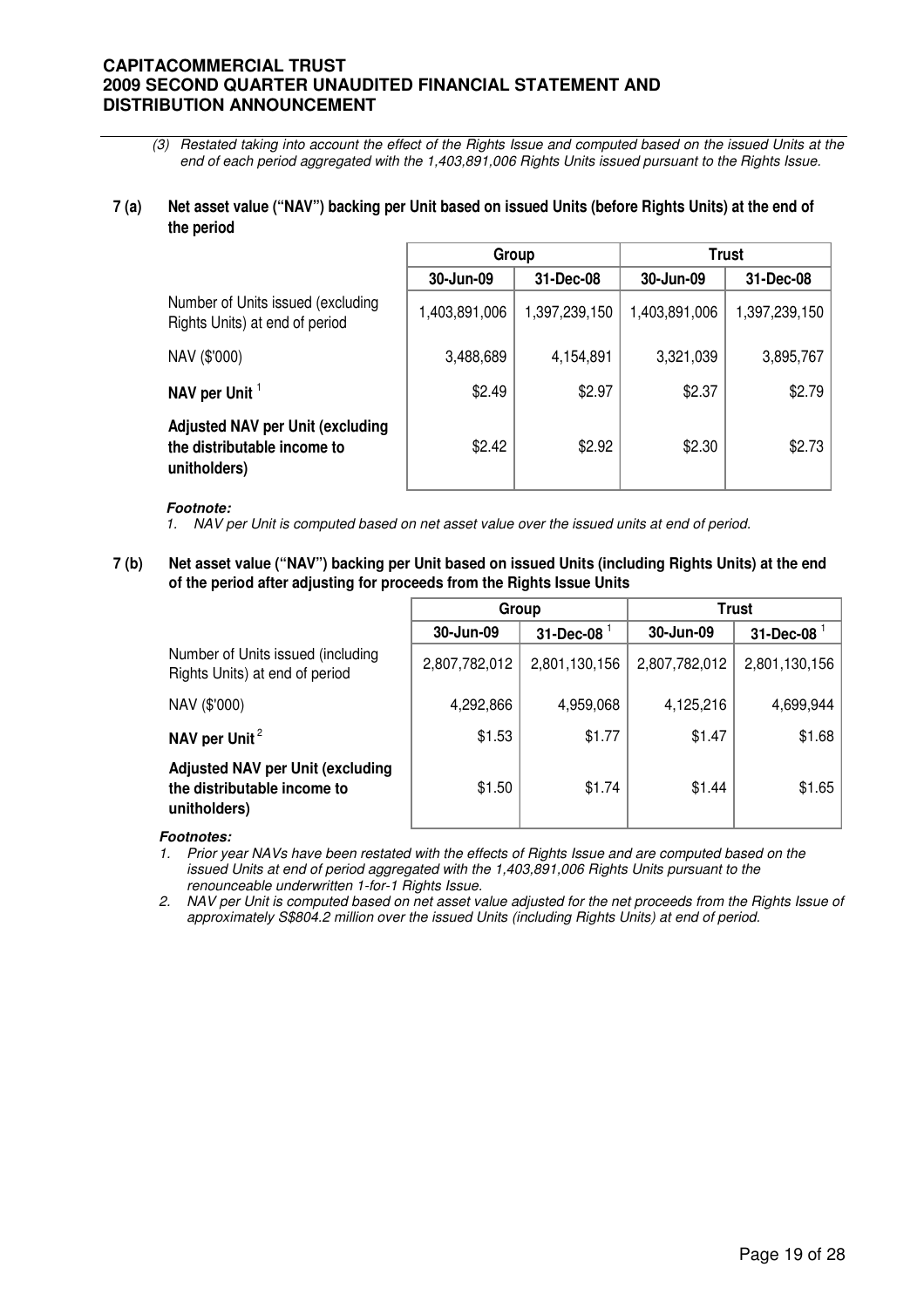**8 Review of performance**

|                                                                            | Group                  |                    |                       |                          |
|----------------------------------------------------------------------------|------------------------|--------------------|-----------------------|--------------------------|
|                                                                            | 2Q 2009<br>S\$'000     | 2Q 2008<br>S\$'000 | 1H 2009<br>S\$'000    | 1H 2008<br>S\$'000       |
| <b>Statement of Total Return</b>                                           |                        |                    |                       |                          |
| Gross revenue                                                              | 99,974                 | 74,390             | 197,435               | 145,585                  |
| Property operating expenses                                                | (26, 691)              | (22, 866)          | (54, 282)             | (44, 435)                |
| Net property income                                                        | 73,283                 | 51,524             | 143,153               | 101,150                  |
| Interest income                                                            | 20                     | 671                | 44                    | 884                      |
| Investment income                                                          |                        | 319                |                       | 319                      |
| Gain/(Loss) from re-                                                       |                        |                    |                       |                          |
| measurement of derivatives                                                 | 4,394                  | 22,614             | 9,536                 | 14,672                   |
| Manager's management fees                                                  | (4,688)                | (4, 169)           | (9, 462)              | (8,084)                  |
| Trust expenses                                                             | (353)                  | (707)              | (1,716)               | (991)                    |
| Borrowing costs                                                            | (24, 848)              | (16, 306)          | (48, 923)             | (29, 640)                |
| Net income before share of<br>profit of associate                          | 47,808                 | 53,946             | 92,632                | 78,310                   |
| Share of profit of associate (net<br>of tax)                               | 919                    | 779                | 2,007                 | 1,691                    |
| Net income                                                                 | 48,727                 | 54,725             | 94,639                | 80,001                   |
| Net change in fair value of<br>investment properties                       | (684, 822)             | 445,605            | (684, 822)            | 445,605                  |
| Total return for the period<br>before tax                                  | (636,095)              | 500,330            | (590, 183)            | 525,606                  |
| Income tax                                                                 |                        | (25)               | (1)                   | (25)                     |
| Total return for the period<br>after tax                                   | (636,095)              | 500,305            | (590, 184)            | 525,581                  |
| <b>Distribution Statement</b><br>Total return for the period<br>before tax | (636,095)              | 500,330            | (590, 183)            | 525,606                  |
| Net tax & other adjustments                                                | 684,114                | (464, 270)         | 683,606               | (453, 688)               |
| Income available for distribution<br>to unitholders                        | 48,019                 | 36,060             | 93,423                | 71,918                   |
| Distributable income to<br>unitholders                                     | 48,019                 | 36,060             | 93,423                | 71,918                   |
| <b>DPU</b>                                                                 |                        |                    |                       |                          |
| For the period                                                             | $3.42e^{1}$            | 2.60¢              | $6.65 \text{¢}^{-1}$  | $5.19$ ¢                 |
| Annualised                                                                 | 13.72 $¢$ <sup>1</sup> | 10.46¢             | $13.41e^{1}$          | 10.44¢                   |
| <b>DPU</b><br>(Adjusted for Rights Units)                                  |                        |                    |                       |                          |
| For the period                                                             | 1.71 $¢$ <sup>2</sup>  | 1.29 $¢$ $^2$      | $3.33e^{2}$           | 2.58¢ <sup>2</sup>       |
| Annualised                                                                 | $6.86e^{2}$            | $5.19e^{2}$        | 6.72 $¢$ <sup>2</sup> | 5.19 $\phi$ <sup>2</sup> |

#### **Footnotes:**

1. The number of Units used to calculate DPU is 1,403,891,006 which does not include the 1,403,891,006 Units which were issued on 2 July 2009 ("Rights Units") pursuant to the renounceable underwritten 1-for-1 Rights.

2. Restated taking into account the effect of the Rights Issue and computed based on the issued Units at the end of each period aggregated with the 1,403,891,006 Rights Units issued pursuant to the Rights Issue.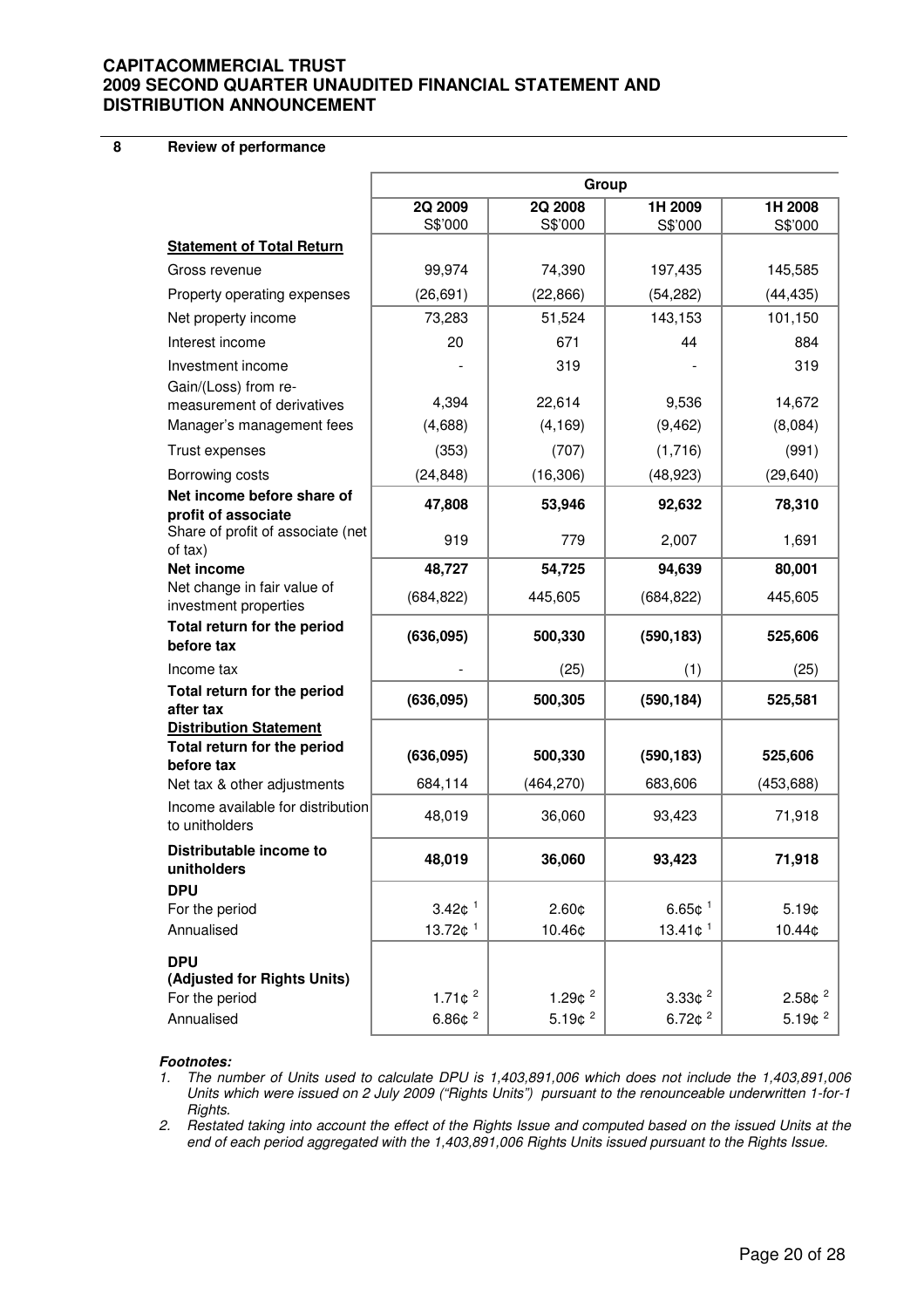#### **Review of performance 2Q 2009 vs 2Q 2008**

 Gross revenue of S\$99.9 million for 2Q 2009 was higher than 2Q 2008 by S\$25.6 million or 34.4%. This was due mainly to the acquisition of One George Street and Wilkie Edge as well as higher rental income due to positive rent reversions.

Property operating expenses of S\$26.7 million were higher in 2Q 2009 by S\$3.8 million or 16.7% compared to 2Q 2008. The increase in expenses is mainly due to the acquisition of One George Street and Wilkie Edge offset partially by lower property tax expenses.

Investment income of S\$0.3 million in 2Q 2008 relates to interest income from Aragorn.

Trust expenses of S\$0.4 million were lower in 2Q 2009 by S\$0.4 million or 50.1% mainly due to lower professional fees and unitholders expenses incurred.

Borrowing costs of S\$24.8 million were higher in 2Q 2009 by S\$8.5 million or 52.4% due mainly to increase in borrowings and higher average cost.

#### **Review of performance 1H 2009 vs 1H 2008**

Gross revenue of S\$197.4 million for 1H 2009 was higher than 1H 2008 by S\$51.9 million or 35.6%. This was due mainly to the acquisition of One George Street and Wilkie Edge as well as higher rental income due to positive rent reversions.

Property operating expenses of S\$54.3 million for 1H 2009 were higher than 1H 2008 by S\$9.8 million or 22.2%. This was due mainly to the acquisition of One George Street and Wilkie Edge offset partially by lower property tax expense.

Investment income of S\$0.3 million in 2Q 2008 relates to interest income from Aragorn.

Trust expenses of S\$1.7 million for 1H 2009 were higher than 1H 2008 by S\$0.7 million or 73.2%. This was mainly due to higher unitholders and professional fees incurred.

Borrowing costs of S\$48.9 million for 1H 2009 were higher than 1H 2008 by S\$19.3 million or 65.1% due mainly to increase in borrowings and higher average cost.

#### **Net change in fair value of investment properties**

#### **The net change in fair value if investment properties is a non tax-chargeable item and has no impact on the taxable income or distributable income to unitholders.**

In accordance with the Code on Collective Investment Schemes issued by the Monetary Authority of Singapore, valuations of investment properties are to be conducted at least once in every 12 months. Any increase or decrease in value is credited or charged to the Statement of Total return as net appreciation or depreciation on revaluation of investment properties.

As at 22 May 2009, independent valuations were conducted by Jones Lang LaSalle Property Consultants Pte Ltd and Knight Frank Pte Ltd for the CCT properties and Raffles City respectively, using the Capitalisation of Income Approach (also known as the Investment Method) and Discounted Cash Flow Analysis with the Direct Comparison Approach being used as a check against the derived values.

The portfolio, comprising Capital Tower, 6 Battery Road, HSBC Building, Starhub Centre, Robinson Point, Bugis Village, Golden Shoe Car Park, Market Street Car Park, One George Street, Wilkie Edge and CCT's 60% interest in Raffles City, was revalued at S\$6,029.6 million. The total book value of the portfolio prior to the revaluation was S\$6,714.4 million. The total loss in fair value of investment properties of S\$684.8 million was deducted from the Statement of Total Return. Additional capital expenditure of \$4.5 million was incurred subsequently after the revaluation, bringing the book value of the portfolio to S\$6,034.1 million as at 30 June 2009.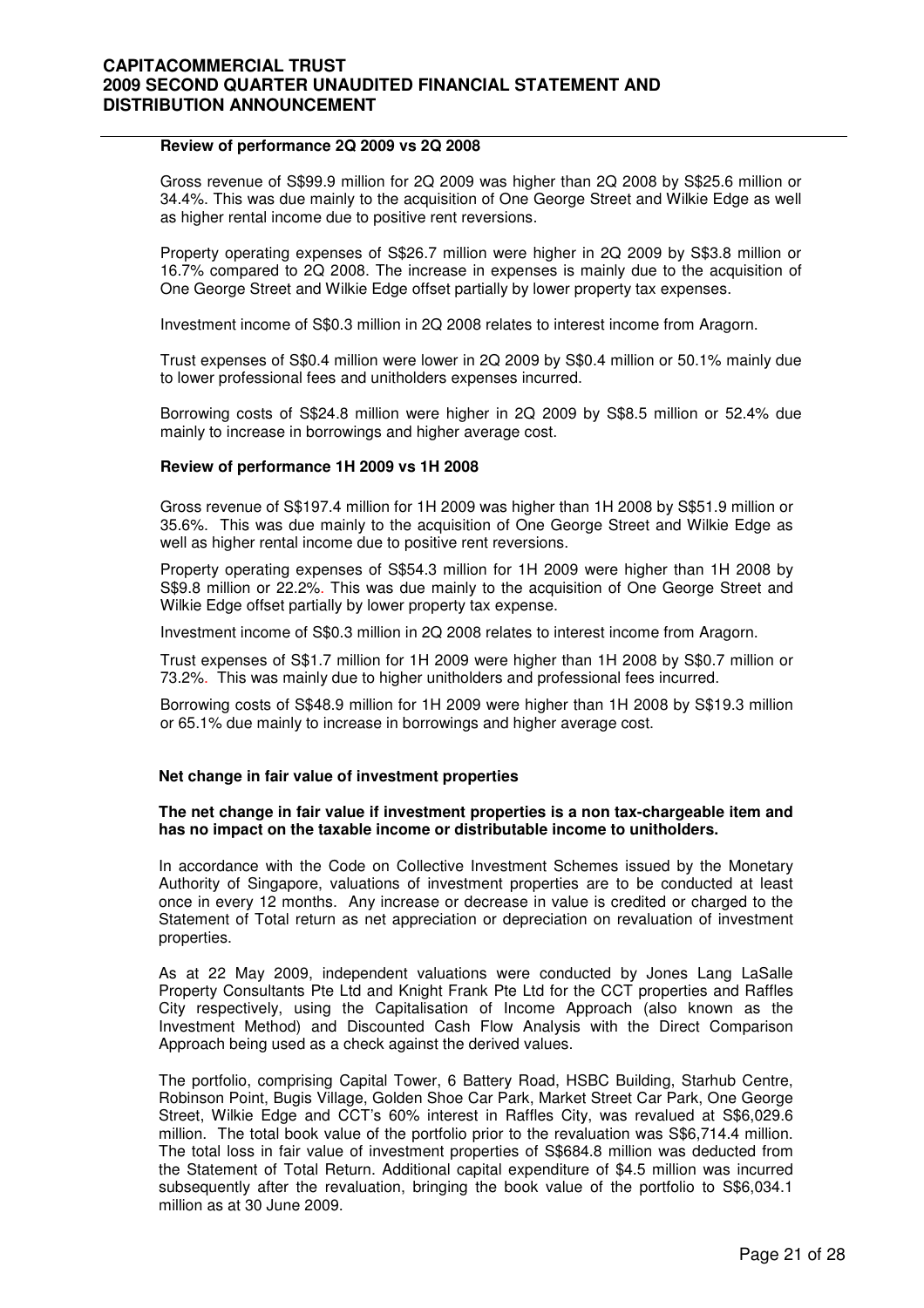#### **9 Variance between the forecast or prospectus statement (if disclosed previously) and the actual results**

### **9(i) Statement of Total Return (Actual vs Forecast)**

|                                                      | Group<br>1 January 2009 to 30 June 2009 |                                  |              |
|------------------------------------------------------|-----------------------------------------|----------------------------------|--------------|
|                                                      | <b>Actual</b>                           | $F$ orecast $1$                  | Change       |
|                                                      | S\$'000                                 | S\$'000                          | %            |
| Gross rental income                                  | 178,413                                 | 175,103                          | 1.9          |
| Car park income                                      | 8,152                                   | 7,595                            | 7.3          |
| Other income                                         | 10,870                                  | 12,247                           | (11.2)       |
| <b>Gross revenue</b>                                 | 197,435                                 | 194,945                          | 1.3          |
| Property management fees                             | (5,279)                                 | (5,069)                          | 4.1          |
| Property tax                                         | (22, 121)                               | (24, 907)                        | (11.2)       |
| Other property operating expenses                    | (26, 882)                               | (27, 779)                        | (3.2)        |
| <b>Property operating expenses</b>                   | (54, 282)                               | (57, 755)                        | (6.0)        |
| Net property income                                  | 143,153                                 | 137,190                          | 4.3          |
| Interest income                                      | 44                                      |                                  | Nm           |
| Gain from re-measurement of derivatives              | 9,536                                   |                                  | <b>Nm</b>    |
| Manager's management fees                            | (9, 462)                                | (9, 485)                         | (0.2)        |
| Trust expenses                                       | (1,716)                                 | (2,304)                          | (25.5)       |
| Borrowing costs                                      | (48, 923)                               | (63,059)                         | (22.4)       |
| Net income before share of profit of<br>associate    | 92,632                                  | 62,342                           | 48.6         |
| Share of profit of associate (net of tax)            | 2,007                                   | 1,426                            | 40.7         |
| Net income                                           | 94,639                                  | 63,768                           | 48.4         |
| Net change in fair value of investment<br>properties | (684, 822)                              |                                  | Nm           |
| Total return for the period before tax               | (590, 183)                              | 63,768                           | (1,025.5)    |
| <b>Distribution Statement</b>                        |                                         |                                  |              |
| Total return for the period before tax               | (590, 183)                              | 63,768                           | (1,025.5)    |
| Net tax and other adjustments                        | 683,606                                 | 15,677                           | 4,260.6      |
| Income available for distribution to unitholders     | 93,423                                  | 79,445                           | 17.6         |
| Distributable income to unitholders                  | 93,423                                  | 79,445                           | 17.6         |
| <b>DPU</b>                                           |                                         |                                  |              |
| For the period                                       | 6.65 $e^2$                              | 5.68¢                            | 17.1         |
| <b>Annualised</b>                                    | 13.41 $e^2$                             | 11.45¢                           | 17.1         |
| <b>DPU</b>                                           |                                         |                                  |              |
| (Adjusted for Rights Units)                          |                                         |                                  |              |
| For the period<br><b>Annualised</b>                  | 3.33 $+$ 3<br>6.72 $¢$ <sup>3</sup>     | 2.83c <sup>2</sup><br>5.71 $e^2$ | 17.7<br>17.7 |
|                                                      |                                         |                                  |              |

Nm - not meaningful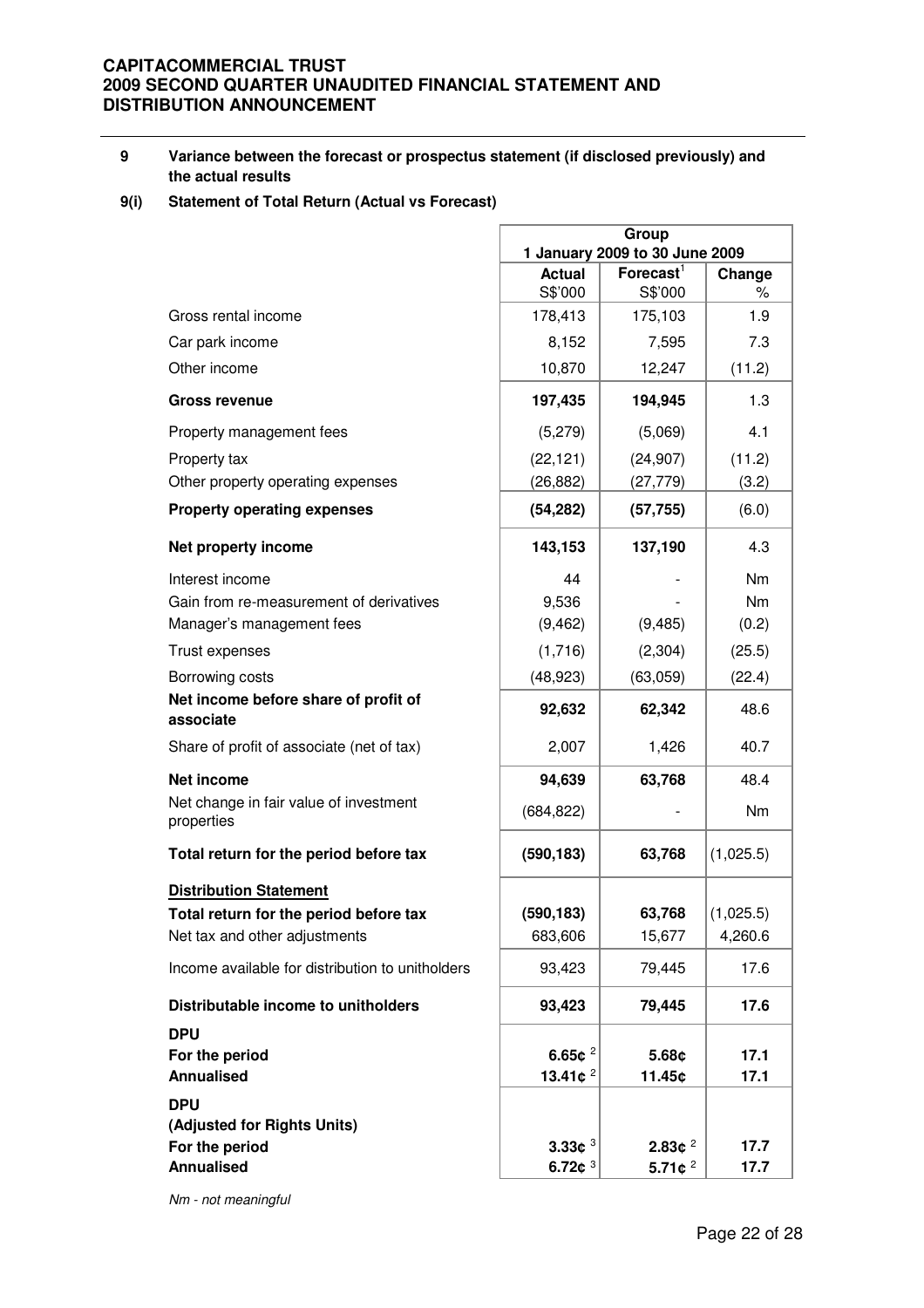#### **Footnotes:**

- (1) The forecast is based on the forecast, together with the assumptions, shown in the circular to unitholders dated 9 June 2008 ("CCT Circular") for the proposed acquisition of One George Street, Singapore.
- (2) The number of Units used to calculate DPU is 1,403,891,006 which does not include the 1,403,891,006 Units which were issued on 2 July 2009 ("Rights Units") pursuant to the renounceable underwritten 1-for-1 Rights.
- (3) Restated taking into account the effect of the Rights Issue and computed based on the issued Units at the end of each period aggregated with the 1,403,891,006 Rights Units issued pursuant to the Rights Issue.

#### **9(ii) Breakdown of total gross revenue (by property)**

|                              | Group<br>1 January 2009 to 30 June 2009 |                       |        |
|------------------------------|-----------------------------------------|-----------------------|--------|
|                              | <b>Actual</b>                           | Forecast <sup>1</sup> | Change |
|                              | S\$'000                                 | S\$'000               | %      |
| <b>Capital Tower</b>         | 27,233                                  | 26,772                | 1.7    |
| 6 Battery Road               | 42,085                                  | 41,314                | 1.9    |
| One George Street            | 31,089                                  | 32,930                | (5.6)  |
| <b>HSBC Building</b>         | 4,557                                   | 4,557                 |        |
| Starhub Centre               | 11,261                                  | 9,370                 | 20.2   |
| <b>Robinson Point</b>        | 7,109                                   | 7,291                 | (2.5)  |
| <b>Bugis Village</b>         | 5,172                                   | 5,180                 | (0.2)  |
| Golden Shoe Car Park         | 5,537                                   | 5,544                 | (0.1)  |
| Market Street Car Park       | 2,211                                   | 640                   | 245.5  |
| Wilkie Edge                  | 3,372                                   | 4,789                 | (29.6) |
| <b>Sub-Total</b>             | 139,626                                 | 138,387               | 0.9    |
| 60% Interest in Raffles City | 57,809                                  | 56,558                | 2.2    |
| <b>Total gross revenue</b>   | 197,435                                 | 194,945               | 1.3    |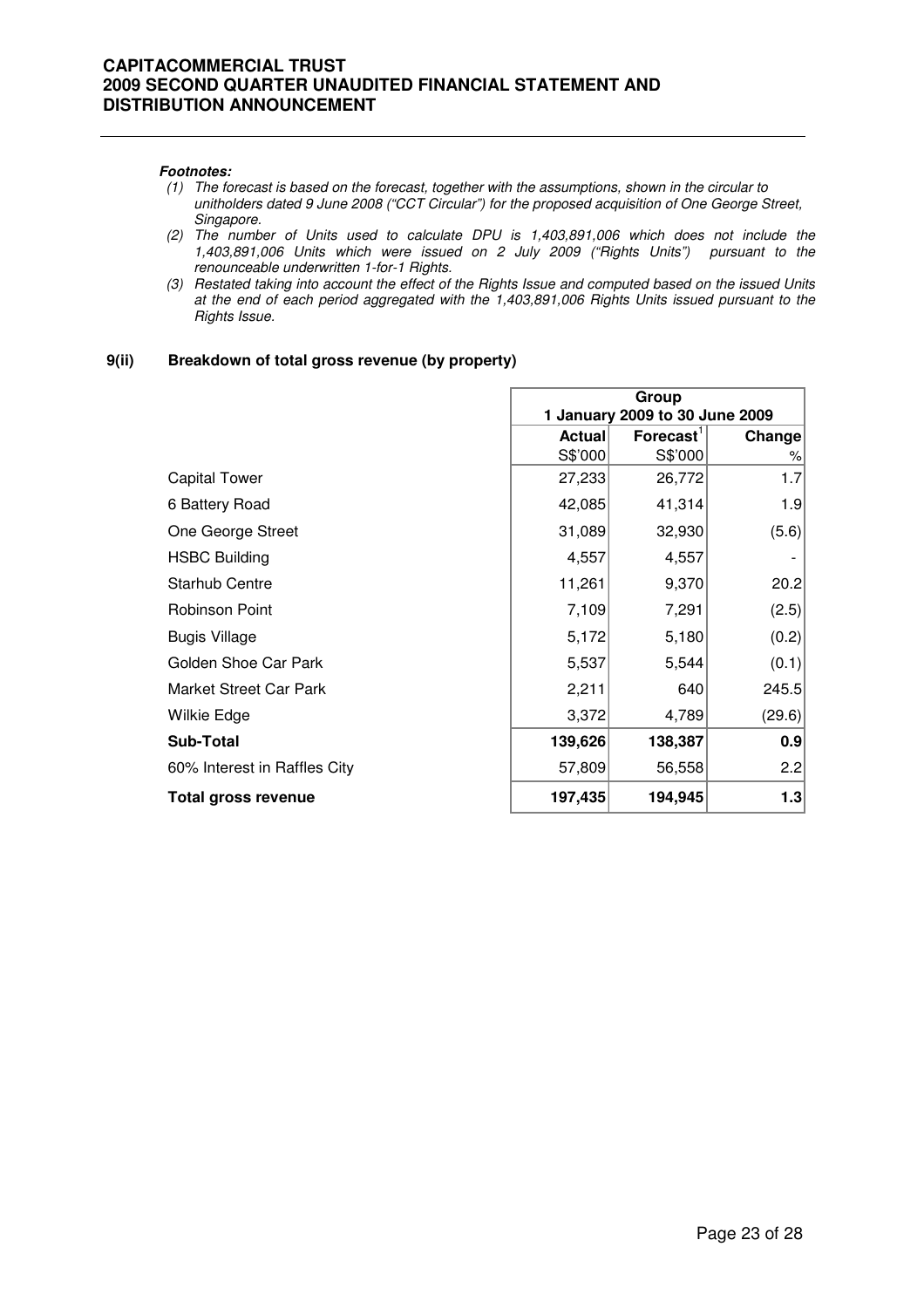#### **9(iii) Breakdown of net property income (by property)**

|                              | Group<br>1 January 2009 to 30 June 2009 |                       |        |
|------------------------------|-----------------------------------------|-----------------------|--------|
|                              | <b>Actual</b>                           | Forecast <sup>'</sup> | Change |
|                              | S\$'000                                 | S\$'000               | %      |
| Capital Tower                | 17,813                                  | 15,218                | 17.1   |
| 6 Battery Road               | 33,049                                  | 31,623                | 4.5    |
| One George Street            | 24,514                                  | 24,544                | (0.1)  |
| <b>HSBC Building</b>         | 4,511                                   | 4,511                 |        |
| <b>Starhub Centre</b>        | 7,259                                   | 6,197                 | 17.1   |
| <b>Robinson Point</b>        | 5,607                                   | 5,020                 | 11.7   |
| <b>Bugis Village</b>         | 4,098                                   | 4,056                 | 1.0    |
| Golden Shoe Car Park         | 4,007                                   | 3,684                 | 8.8    |
| Market Street Car Park       | 963                                     | 96                    | 903.1  |
| Wilkie Edge                  | 939                                     | 2,589                 | (63.7) |
| <b>Sub-Total</b>             | 102,760                                 | 97,538                | 5.4    |
| 60% Interest in Raffles City | 40,393                                  | 39,652                | 1.9    |
| Total net property income    | 143,153                                 | 137,190               | 4.3    |

#### **Footnote**

(1) The forecast is based on the forecast, together with the assumptions, shown in the circular to unitholders dated 9 June 2008 ("CCT Circular") for the proposed acquisition of One George Street, Singapore.

#### **Review of the performance for the period 1 January 2009 to 30 June 2009**

Gross revenue of S\$197.4 million was higher than forecast by S\$2.5 million or 1.3% on a portfolio basis. This was mainly due to higher contribution from Capital Tower, 6 Battery Road, Starhub Centre and Market Street Car Park and 60% interest in Raffles City offset partially by lower contribution from One George Street, Robinson Point, Bugis Village and Wilkie Edge.

Actual property operating expenses of S\$54.3 million were lower than forecast by S\$3.5 million or 6.0% were mainly due to lower property tax, utilities and maintenance expenses incurred.

The trust expenses of S\$1.7 million were lower than forecast by S\$0.6 million or 25.5% mainly due to lower unitholders expenses incurred.

Borrowing costs of S\$48.9 million were lower than forecast by S\$14.1 million or 22.4% mainly due to lower borrowings and lower average cost of funds than forecast.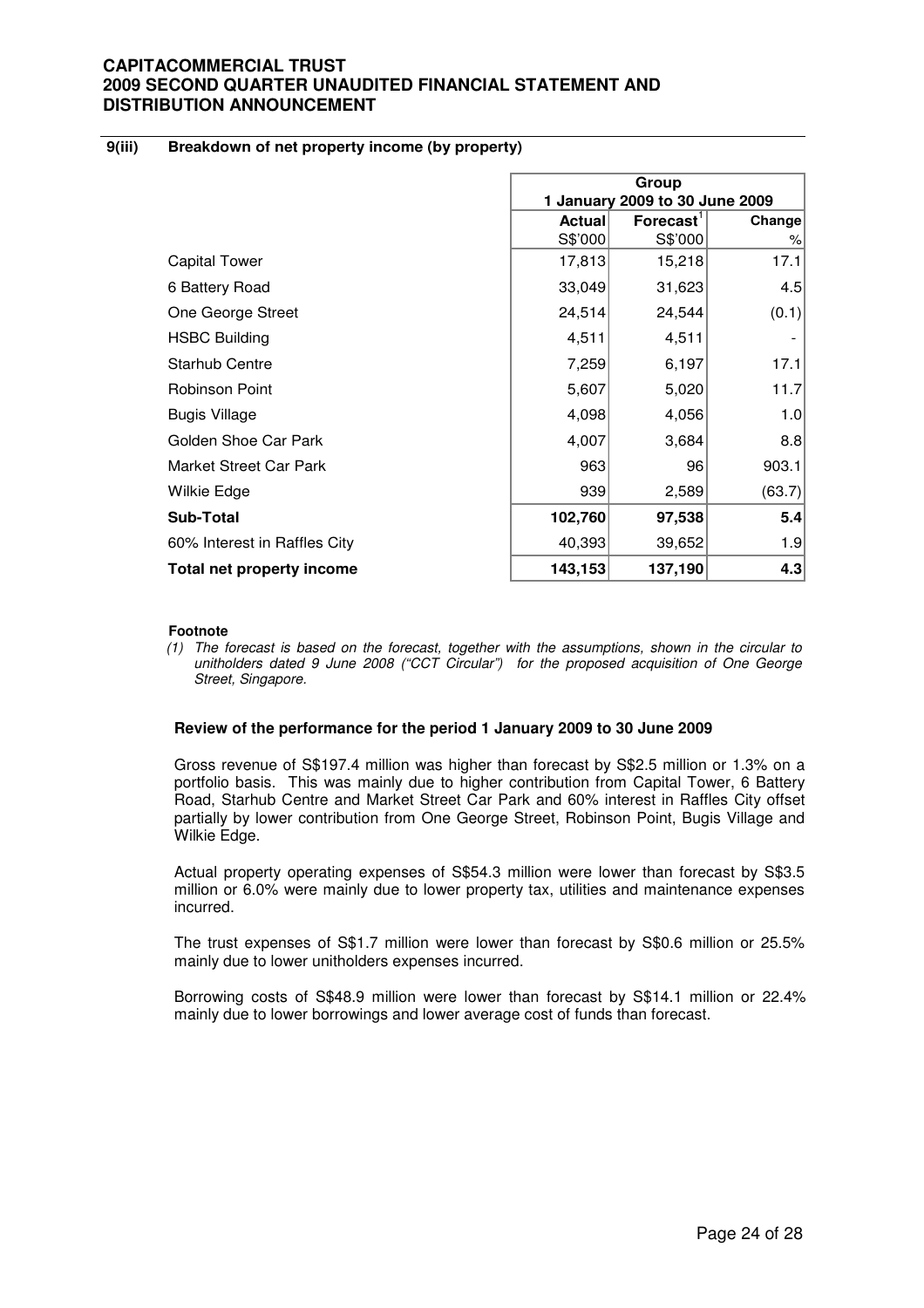#### **10. Commentary on the competitive conditions of the industry in which the group operates and any known factors or events that may affect the group in the next reporting period and the next 12 months**

The advance estimates by the Ministry of Trade and Industry ("MTI") indicated a moderation in the rate of economic contraction in 2Q 2009 after a significant upward revision to 1Q 2009's GDP figures. The real GDP contracted 3.7% year-on-year in 2Q 2009, compared to a 9.6% decline in the preceding quarter. On a quarter-on-quarter seasonally adjusted annualised basis, real GDP rose by 20.4%, an improvement from the 12.7% contraction experienced in the previous quarter. MTI has also made an upward revision on Singapore's GDP growth for 2009 from a contraction of 6.0% to 9.0% to a milder contraction of 4.0% to 6.0%.

The decline in the Singapore office market continued for the third consecutive quarter in the second quarter of 2009, albeit at a slightly slower pace as market sentiments improved and the economy stabilised. Industry sources reported that prime rents fell 18.2% quarter-onquarter to S\$8.60 psf pm while Grade A office rents fell by 17.5% quarter-on-quarter to S\$10.15 psf pm by end 2Q 2009. Office rents on average fell by more than 30% in the first half of 2009. Nevertheless, we expect positive rental reversion for CCT's portfolio for the rest of this year given that the average passing rent for the portfolio is still below market rentals.

The office leasing market is more active as landlords are more generous in handing out incentives such as capital expenditure contributions to attract or retain quality tenants. There is also a return of investor interest in the office market albeit for small office buildings in 2Q 2009, evidenced by the sale of three office buildings, Parakou Building, Anson House and VTB Building, amounting to an aggregate of S\$237.4 million. Following that, Aviva Building and Cecil House were recently transacted at S\$65.0 million and S\$35.8 million respectively.

On the Singapore dollar interest rates, short term interest rates moved lower during the second quarter of 2009, from about 1.3% p.a. to 0.6% p.a. for the 3-month interest rate. The drop in the short term interest rates helped to reduce the cost of borrowings for CCT's floating rate loan portfolio and hence resulted in lower cost of debt of 3.3% p.a. as at 30 June 2009, compared with cost of debt of 3.6% p.a. as at 31 March 2009.

With the repayment of S\$664.0 million of borrowings (floating rate loans) on 3 July 2009 from the rights issue proceeds, the floating rate loan portfolio is now at 18% of total debt portfolio. Given the low interest rate environment, the interest rate exposure for CCT's floating loan portfolio is not materially significant. However, the manager will continue to monitor the movement of interest rates and will manage CCT's capital prudently by hedging at the appropriate time and managing its interest rate exposure at an optimal level.

In terms of refinancing, the balance of the rights issue proceeds amounting to about S\$140.0 million can be used to repay much of the borrowings due in 2010 of S\$235.0 million.

### **Outlook for 2009**

Based on industry reports, the rate of decline in office rents in Q2 09 has eased compared with the previous quarters amidst better sentiment, and increased office leasing activities have also emerged during the quarter. However, with Singapore still in technical recession, uncertainties still loom over the office market at least for the near term with pressure from secondary supply and new office supply being added to the market.

With the successful completion of CCT's recent rights issue that has reinforced its financial position, the Manager shall focus its effort on managing existing tenants and properties to maintain high portfolio occupancy. As at 30 June 2009, 92% of CCT's forecast gross rental income for 2009 has already been locked-in by committed leases.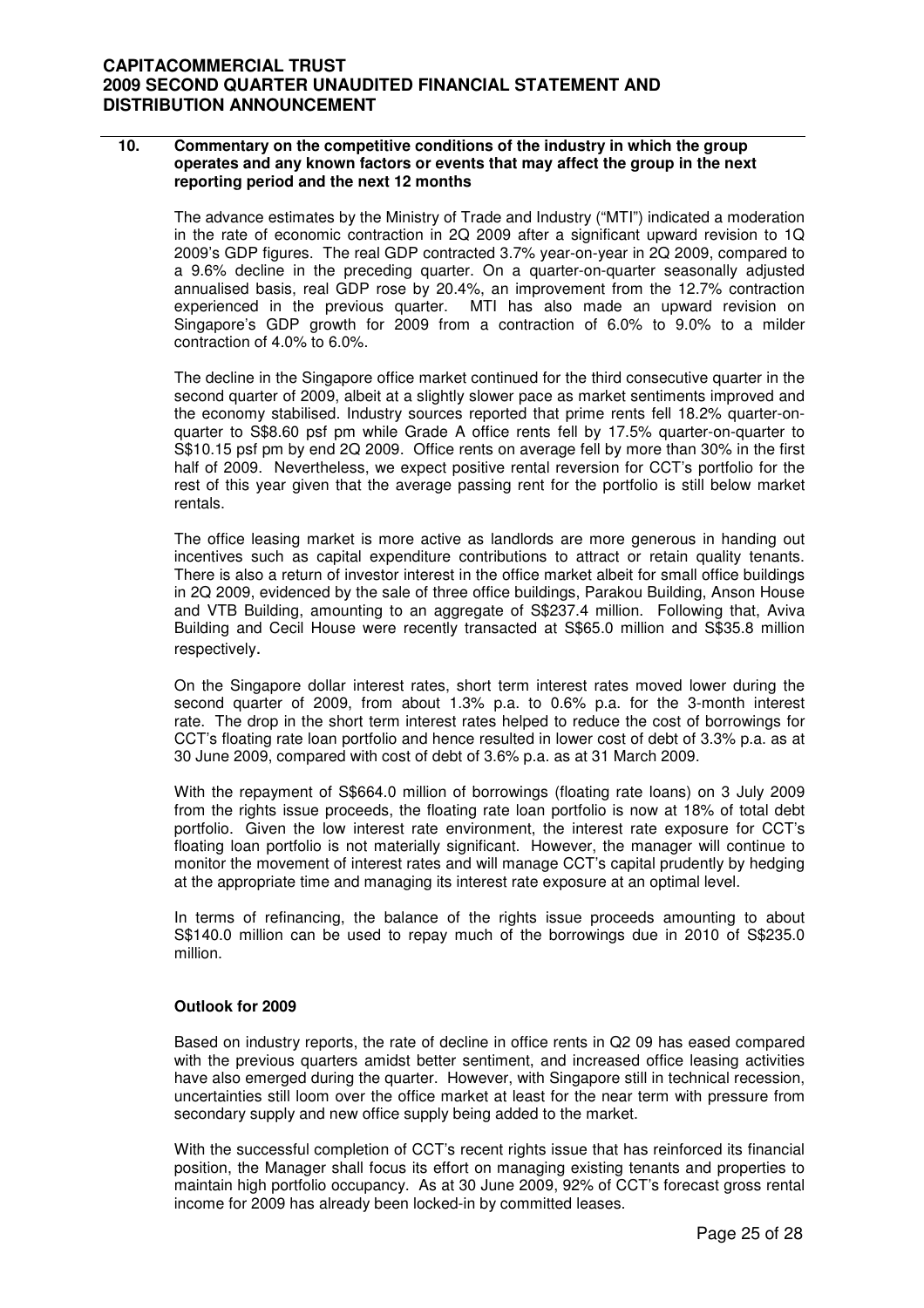The Manager will continue to strengthen its proactive asset management and tenant retention programs, cost-saving and risk management measures and prudent capital management practices, and believe that these will position CCT firmly to weather the challenges ahead.

#### **11 Distributions**

### **11(a) Current financial period**

Any distributions declared for the current financial period? Yes.

| Name of distribution<br>Distribution type | Distribution for the period from 1 January 2009 to 30 June 2009<br>Taxable income                                                                                                                                                                                                                                                                                                                    |
|-------------------------------------------|------------------------------------------------------------------------------------------------------------------------------------------------------------------------------------------------------------------------------------------------------------------------------------------------------------------------------------------------------------------------------------------------------|
| Distribution rate                         | Taxable income distribution $-3.33$ cents per unit                                                                                                                                                                                                                                                                                                                                                   |
| Par value of units                        | Not meaningful                                                                                                                                                                                                                                                                                                                                                                                       |
| Tax rate                                  | Taxable income distribution<br>Qualifying investors and individuals (other than those who hold<br>their units through a partnership) will generally receive pre-tax<br>distributions. These distributions are exempt from tax in the<br>hands of individuals unless such distributions are derived<br>through a Singapore partnership or from the carrying on of a<br>trade, business or profession. |
|                                           | Qualifying foreign non-individual investors will receive their<br>distributions after deduction of tax at the rate of 10%.                                                                                                                                                                                                                                                                           |
|                                           | All other investors will receive their distributions after deduction<br>of tax at the rate 17%.                                                                                                                                                                                                                                                                                                      |
| Books closure date                        | 31 July 2009                                                                                                                                                                                                                                                                                                                                                                                         |
| Date payable                              | 28 August 2009                                                                                                                                                                                                                                                                                                                                                                                       |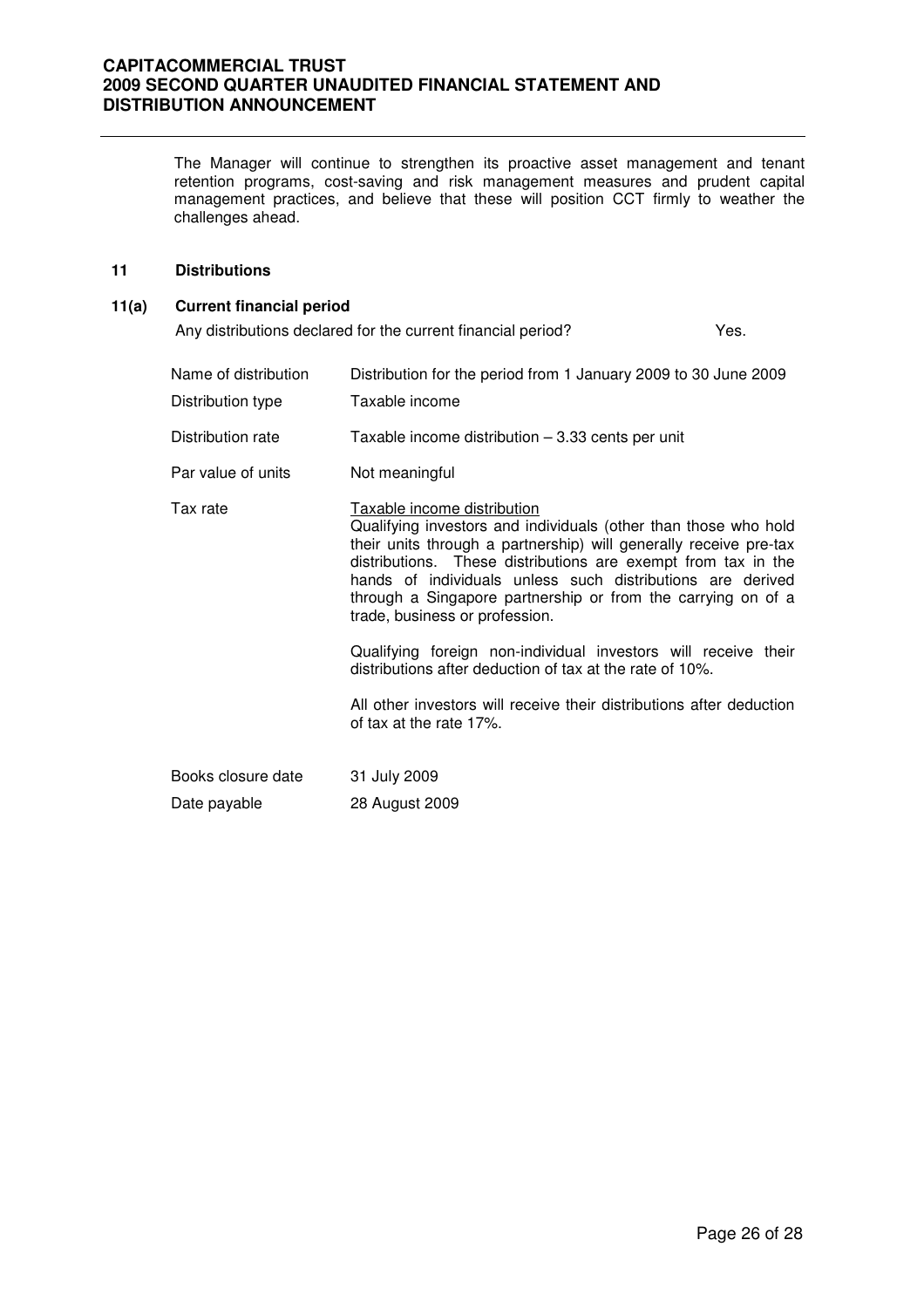| 11(b) | Corresponding period of the preceding financial period                                                           |                                                                                                                                                                                                                                                                                                                                                                                                      |  |  |  |
|-------|------------------------------------------------------------------------------------------------------------------|------------------------------------------------------------------------------------------------------------------------------------------------------------------------------------------------------------------------------------------------------------------------------------------------------------------------------------------------------------------------------------------------------|--|--|--|
|       | Any distributions declared for the corresponding period of the<br>Yes.<br>immediate preceding financial periods? |                                                                                                                                                                                                                                                                                                                                                                                                      |  |  |  |
|       | Name of distribution                                                                                             | Distribution for the period from 1 January 2008 to 30 June 2008                                                                                                                                                                                                                                                                                                                                      |  |  |  |
|       | Distribution type                                                                                                | Taxable income<br>i)<br>ii)<br>Tax-exempt income                                                                                                                                                                                                                                                                                                                                                     |  |  |  |
|       | Distribution rate                                                                                                | Taxable income distribution $-5.16$ cents per unit<br>i)<br>ii)<br>Tax-exempt income distribution $-0.03$ cents per unit                                                                                                                                                                                                                                                                             |  |  |  |
|       | Par value of units                                                                                               | Not meaningful                                                                                                                                                                                                                                                                                                                                                                                       |  |  |  |
|       | Tax rate                                                                                                         | Taxable income distribution<br>Qualifying investors and individuals (other than those who hold<br>their units through a partnership) will generally receive pre-tax<br>distributions. These distributions are exempt from tax in the<br>hands of individuals unless such distributions are derived<br>through a Singapore partnership or from the carrying on of a<br>trade, business or profession. |  |  |  |
|       |                                                                                                                  | Qualifying foreign non-individual investors will receive their<br>distributions after deduction of tax at the rate of 10%.                                                                                                                                                                                                                                                                           |  |  |  |
|       |                                                                                                                  | All other investors will receive their distributions after deduction<br>of tax at the rate 18%.                                                                                                                                                                                                                                                                                                      |  |  |  |
|       |                                                                                                                  | Tax-exempt income distribution<br>Tax-exempt income distribution is exempt from Singapore<br>income tax in the hands of all unitholders. Tax-exempt income<br>relates to the income distribution received from Quill Capita<br>Trust.                                                                                                                                                                |  |  |  |
|       | Books closure date                                                                                               | 1 August 2008                                                                                                                                                                                                                                                                                                                                                                                        |  |  |  |
|       | Date paid                                                                                                        | 28 August 2008                                                                                                                                                                                                                                                                                                                                                                                       |  |  |  |